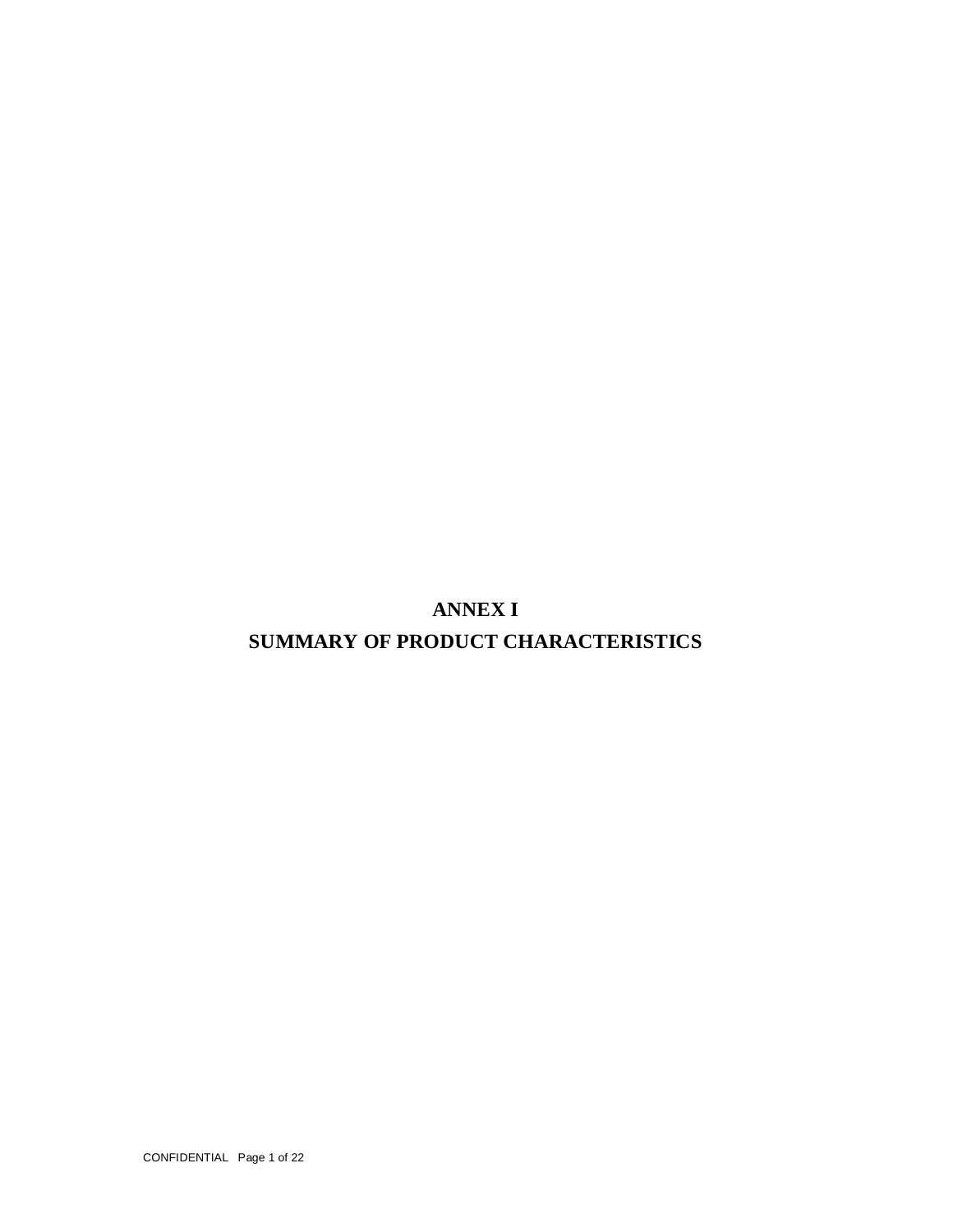The interim authorisation for the abovementioned emergency therapeutic product by the Health Sciences Authority (HSA) of Singapore is made under Regulations 60A of the Health Product (Therapeutic Products) Regulations, for use and supply as directed by the Government of Singapore.

For additional information about Interim Authorisation, visit HSA at: https://www.hsa.gov.sg/therapeutic-products/register/special-access-routes/psar-emergencytherapeutic-product

# **1. NAME OF THE MEDICINAL PRODUCT**

Casirivimab and Imdevimab 120 mg/mL concentrate for solution for infusion.

# **2. QUALITATIVE AND QUANTITATIVE COMPOSITION**

Co-packaged 20 mL multidose vials

Each casirivimab 20 mL multidose vial contains 1332 mg of casirivimab per 11.1 mL (120 mg/mL) and each imdevimab 20 mL multidose vial contains 1332 mg imdevimab per 11.1 mL (120 mg/mL).

Co-packaged 6 mL single-use vials

Each casirivimab 6 mL vial contains 300 mg of casirivimab per 2.5 mL (120 mg/mL) and each imdevimab 6 mL vial contains 300 mg imdevimab per 2.5 mL (120 mg/mL).

Casirivimab and imdevimab are human immunoglobulin G-1 (IgG1) monoclonal antibodies produced by recombinant DNA technology in Chinese hamster ovary cells.

Excipient(s) with known effect

For the full list of excipients, see section 6.1.

# **3. PHARMACEUTICAL FORM**

Concentrate for solution for infusion.

Clear to slightly opalescent and colourless to pale yellow solution with a pH of 6.0.

# **4. CLINICAL PARTICULARS**

## **4.1. Therapeutic indications**

Casirivimab and imdevimab are indicated for the treatment of confirmed COVID-19 in patients aged 18 years and older that do not require supplemental oxygen for COVID-19 and who are at high risk of progressing to severe COVID-19.

Risk factors may include but are not limited to:

- Advanced age
- Obesity
- Cardiovascular disease, including hypertension
- Chronic lung disease, including asthma
- Type 1 or type 2 diabetes mellitus
- Chronic kidney disease, including those on dialysis
- Chronic liver disease
- Immunosuppressed, based on prescribers's assessment. Examples include: cancer treatment, bone marrow or organ transplantation, immune deficiencies, HIV (if poorly controlled or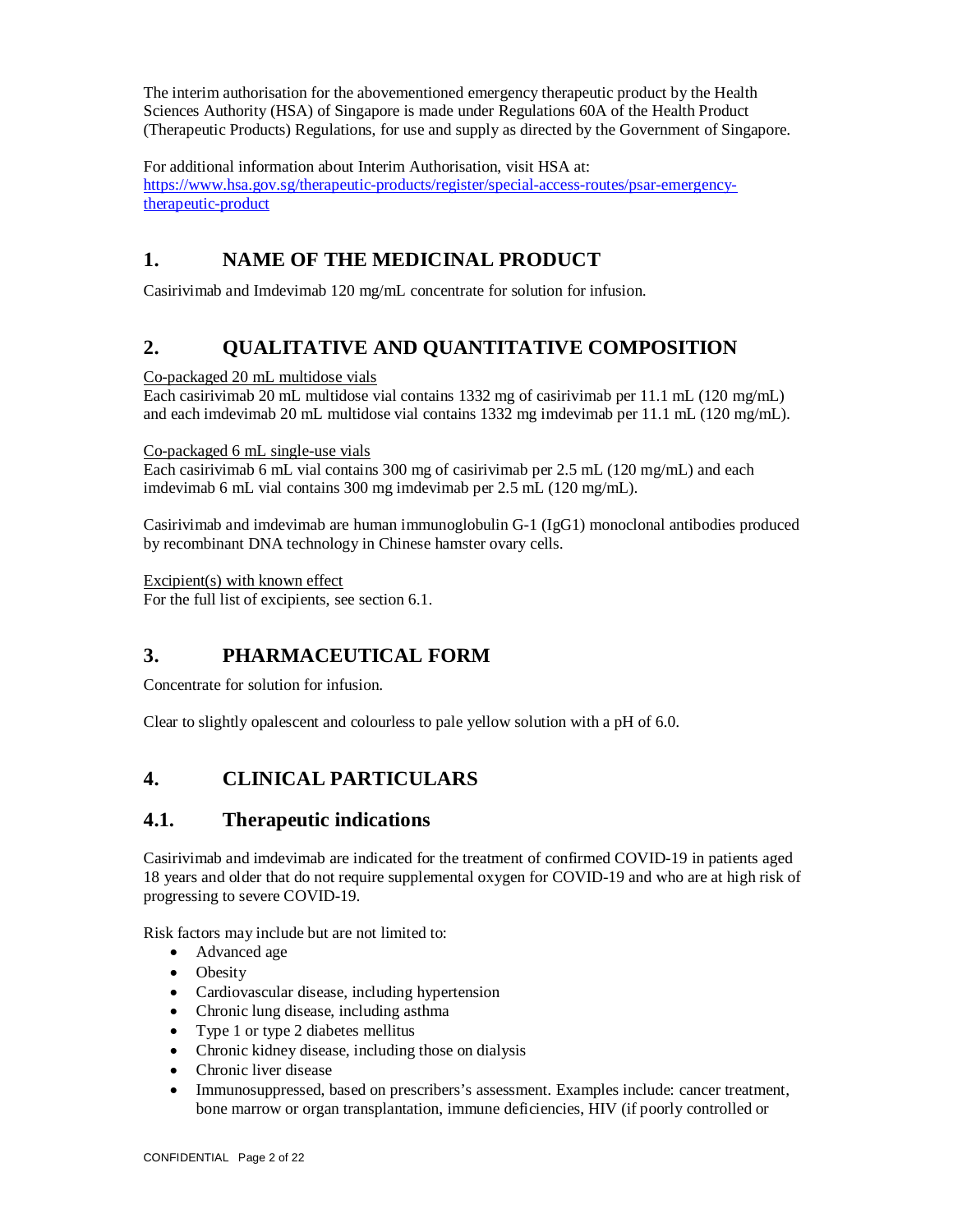evidence of AIDS), sickle cell anaemia, thalassaemia, and prolonged use of immuneweakening medications.

Decisions regarding the use of casirivimab and imdevimab for treatment should take into consideration what is known about the characteristics of the circulating SARS-CoV-2 viruses including regional or geographical differences and available information on casirivimab and imdevimab susceptibility patterns

## **4.2. Posology and method of administration**

Treatment with casirivimab and imdevimab must be initiated and monitored by a qualified healthcare provider. Treatment should be given under conditions where management of an infusion reaction/allergic reaction is possible.

Casirivimab and imdevimab must be administered together as a single intravenous infusion.

### Posology

The recommended dose of casirivimab and imdevimab is 600 mg of casirivimab and 600 mg of imdevimab administered together as a single intravenous infusion (see Table 9)

### Special Populations

### *Renal Impairment*

No dosage adjustment is required in patients with renal impairment (see section 5.2).

### *Hepatic Impairment*

The pharmacokinetics of casirivimab and imdevimab have not been evaluated in patients with hepatic impairment. It is not known if dosage adjustment is appropriate in patients with hepatic impairment (see section 5.2).

### *Paediatric population*

The safety and efficacy of casirivimab and imdevimab in children under 18 years of age have not yet been established. No data are available.

### Method of administration

Casirivimab and imdevimab are for administration by intravenous infusion. Do not administer as an intramuscular (IM) injection or subcutaneous (SC) injection.

For instructions on the dilution of casirivimab and imdevimab, see section 6.6.

Administer casirivimab and imdevimab as an intravenous infusion through an intravenous line containing a sterile, in-line or add-on 0.2-micron filter.

The rate of infusion may be slowed or interrupted if the patient develops any signs of infusionassociated events or other adverse events. Patients should be monitored during the infusion and for at least one hour after the completion of the infusion (see section 4.4).

## **4.3. Contraindications**

Hypersensitivity to casirivimab or imdevimab or to any of the excipients listed in section 6.1.

## **4.4. Special warnings and precautions for use**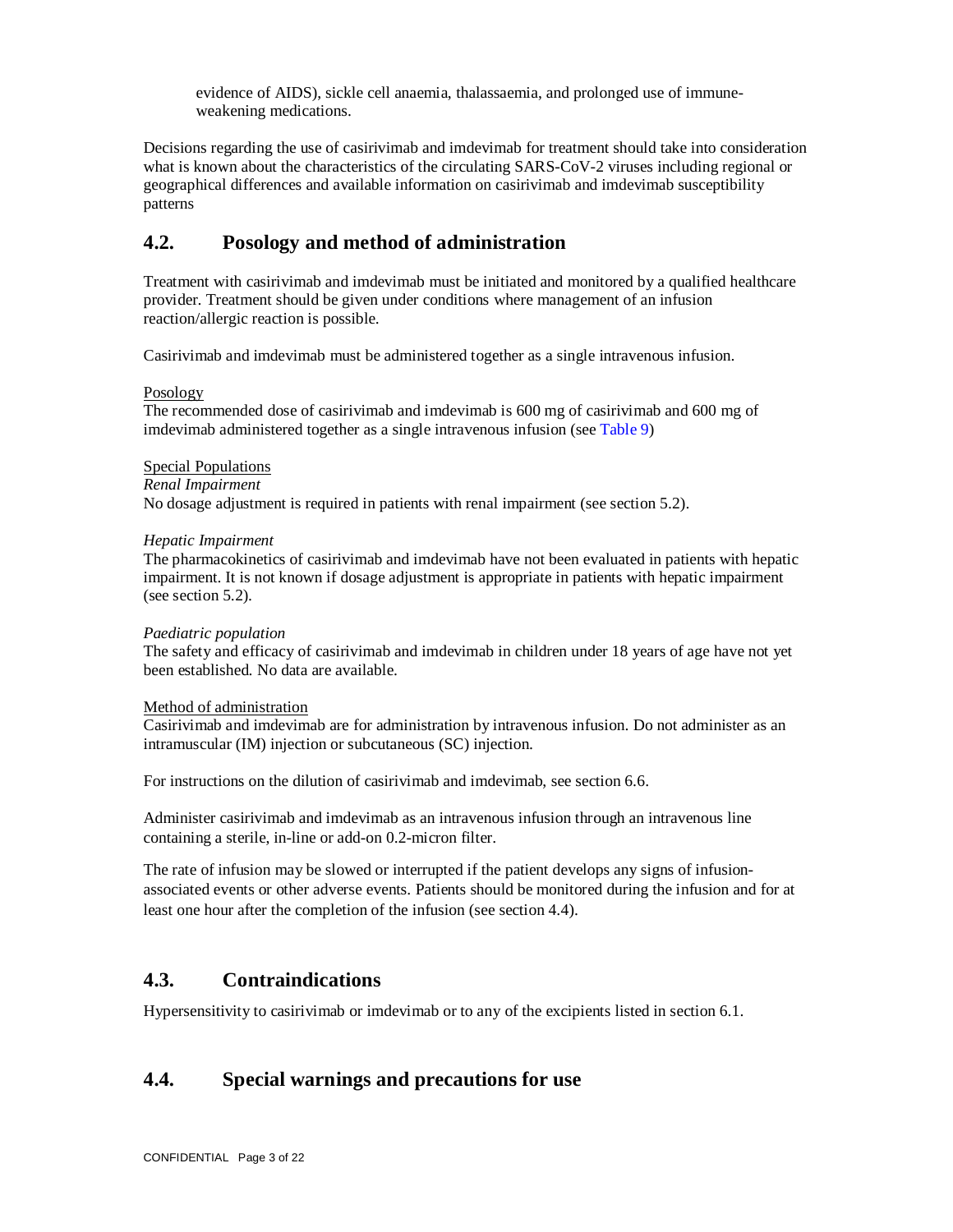## Limitation in Patients with Severe COVID-19

Monoclonal antibodies, such as casirivimab and imdevimab, may be associated with worse clinical outcomes when administered to hospitalized patients requiring high flow oxygen or mechanical ventilation with COVID-19.

### Traceability

In order to improve the traceability of biological medicinal products, the name and the batch number of the administered product should be clearly recorded.

## Hypersensitivity including Infusion-Related Reactions

Serious hypersensitivity reactions, including anaphylaxis, have been reported with administration of casirivimab and imdevimab. If signs or symptoms of a clinically significant hypersensitivity reaction or anaphylaxis occur, immediately discontinue administration and initiate appropriate medications and/or supportive care.

Infusion-related reactions have been observed with administration of casirivimab and imdevimab. These reactions may be severe or life threatening. Signs and symptoms of infusion related reactions may include, but are not limited to, fever, difficulty breathing, reduced oxygen saturation, chills, nausea, arrhythmia (e.g. atrial fibrillation, tachycardia, bradycardia), chest pain or discomfort, weakness, altered mental status, headache, bronchospasm, hypotension, hypertension, angioedema, throat irritation, rash including urticaria, pruritus, myalgia, dizziness, fatigue, and diaphoresis. If an infusion-related reaction occurs, consider slowing or stopping the infusion and administer appropriate medications and/or supportive care.

## **4.5. Interaction with other medicinal products and other forms of interaction**

No interaction studies have been performed. Casirivimab and imdevimab are monoclonal antibodies, which are not renally excreted or metabolized by cytochrome P450 enzymes; therefore, interactions with concomitant medications that are renally excreted or that are substrates, inducers, or inhibitors of cytochrome P450 enzymes are unlikely.

## Immune Response

An interaction with COVID-19 vaccinations has not been studied and therefore cannot be excluded.

# **4.6. Fertility, pregnancy and lactation**

## Pregnancy

There are limited amount of data from the use of casirivimab and imdevimab in pregnant women. Animal reproductive toxicity studies have not been conducted, however, in a tissue cross-reactivity study with casirivimab and imdevimab using human fetal tissues, no binding of clinical concern was detected (see section 5.3). Human immunoglobulin G1 (IgG1) antibodies are known to cross the placental barrier; therefore, casirivimab and imdevimab have the potential to be transferred from the mother to the developing fetus. It is unknown whether the potential transfer of casirivimab and imdevimab provides any treatment benefit or risk to the developing fetus. Casirivimab and imdevimab should be used during pregnancy only if the potential benefit justifies the potential risk for the mother and the fetus considering all associated health factors.

### Breast-feeding

There are no available data on the presence of casirivimab and/or imdevimab in human milk or animal milk, the effects on the breastfed infant, or the effects of the drug on milk production. Maternal IgG is known to be present in human milk. The developmental and health benefits of breastfeeding should be considered along with the mother's clinical need for casirivimab and imdevimab and any potential adverse effects on the breastfed child from casirivimab and imdevimab or from the underlying maternal condition. Breastfeeding individuals with COVID-19 should follow practices according to clinical guidelines to avoid exposing the infant to COVID-19.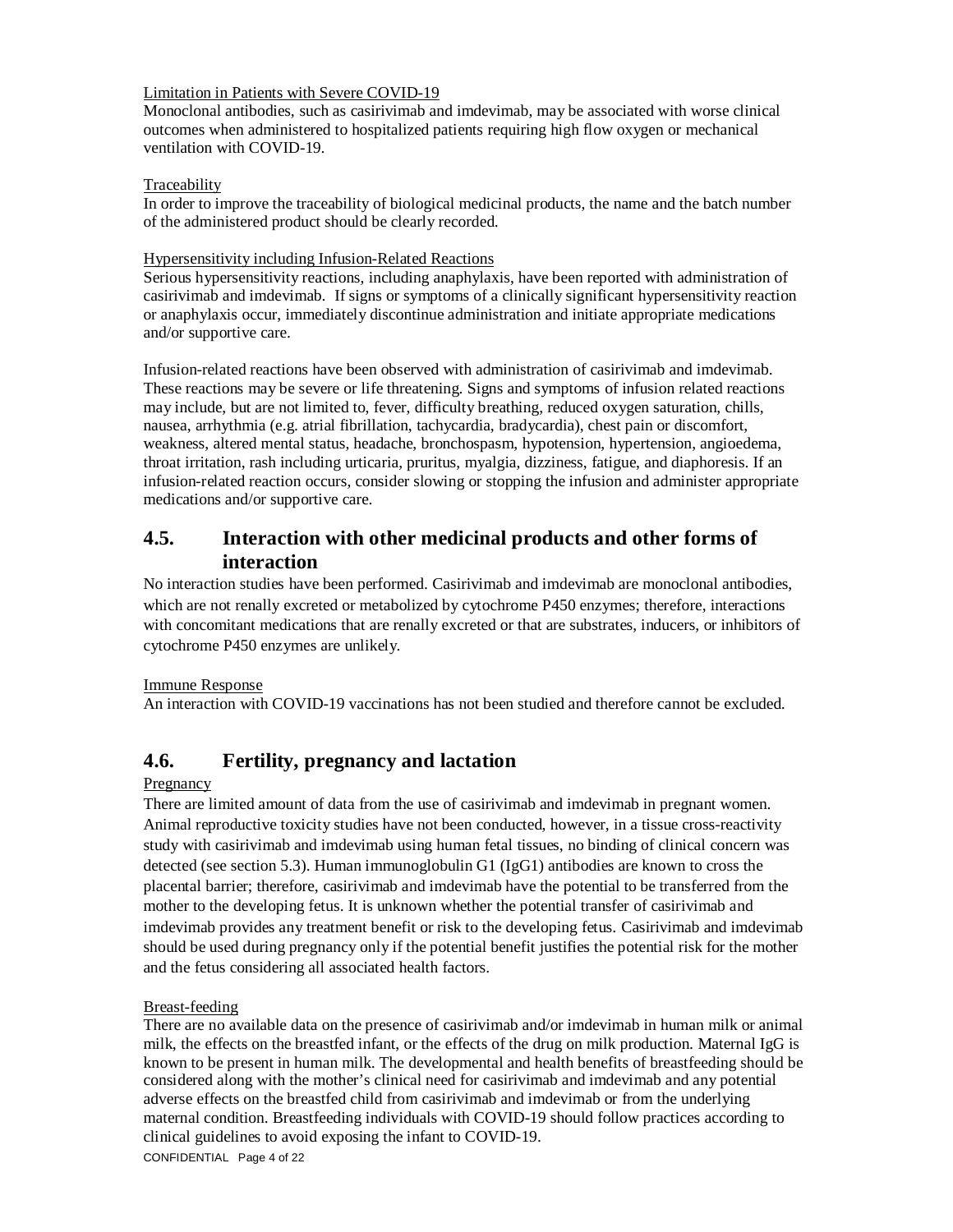Fertility No fertility studies have been performed.

## **4.7. Effects on ability to drive and use machines**

Casirivimab and imdevimab have no or negligible influence on the ability to drive and use machines.

## **4.8. Undesirable effects**

## Summary of the safety profile

Overall, more than 13,000 subjects have been exposed to intravenous casirivimab and imdevimab in clinical trials including healthy volunteers and patients.

The safety profile of casirivimab and imdevimab are based on analyses of data from R10933-10987- COV-2067, a randomized, double-blind, placebo-controlled Phase 1/2 (n=799) and Phase 3 (n=5,531) trial in ambulatory (non-hospitalised) adults with mild to moderate COVID-19 symptoms who had a sample collected for the first positive SARS-CoV-2 viral infection determination within 3 days prior to the start of the infusion.

Whilst casirivimab and imdevimab were investigated at combined total doses of 1,200 mg, 2,400 mg, and 8,000 mg in this study, the recommended dose is 1,200 mg (600 mg casirivimab and 600 mg imdevimab).

## Phase 3 Data

Subjects were treated with a single infusion of 1,200 mg (600 mg casirivimab and 600 mg imdevimab) (n=827), or 2,400 mg (1,200 mg casirivimab and 1,200 mg imdevimab) (n=1,849), or 8,000 mg (4,000 mg casirivimab and 4,000 mg imdevimab) ( $n=1,012$ ), or placebo ( $n=1,843$ ). Only the following adverse events were collected during the study: the adverse events collected were infusion related reactions and hypersensitivity reactions of moderate severity or higher, all serious adverse events (SAEs), and any treatment-related adverse event that led to a medically attended visit up to day 29.

Serious adverse events were reported in 9 subjects (1.1%) in the casirivimab and imdevimab 1,200 mg group, 24 subjects (1.3%) in the casirivimab and imdevimab 2,400 mg group, 17 subjects (1.7%) in the casirivimab and imdevimab 8,000 mg group, and 74 subjects (4.0%) in the placebo group. The majority of SAEs were related to COVID-19 and its complications. A total of 5 patients (0.3%) experienced fatal events in the placebo group and 1 patient (0.1%) in each casirivimab and imdevimab group. None of the fatal events were considered to be related to study treatment.

### Phase 1/2 Data

Additional safety data from the Phase 1/2 portion of the trial included subjects who were treated with a single infusion of 2,400 mg (1,200 mg casirivimab and 1,200 mg imdevimab) (n=258) or 8,000 mg  $(4,000 \text{ mg}$  casirivimab and  $4,000 \text{ mg}$  imdevimab) (n=260), or placebo (n=262). Only the following adverse events were collected during the study: infusion-related reactions and hypersensitivity reactions of moderate severity or higher through day 29, all serious adverse events (SAEs); and in phase 1 only, all grade 3 and 4 treatment-emergent adverse events.

Serious adverse events were reported in 4 subjects (1.6%) in the casirivimab and imdevimab 2,400 mg group, 2 subjects (0.8%) in the casirivimab and imdevimab 8,000 mg group, and 6 subjects (2.3%) in the placebo group. None of the SAEs were considered to be related to study drug. SAEs that were reported as Grade 3 or 4 adverse events were pneumonia, hyperglycemia, nausea and vomiting (2,400 mg casirivimab and imdevimab), intestinal obstruction and dyspnea (8,000 mg casirivimab and imdevimab) and COVID-19, pneumonia and hypoxia (placebo).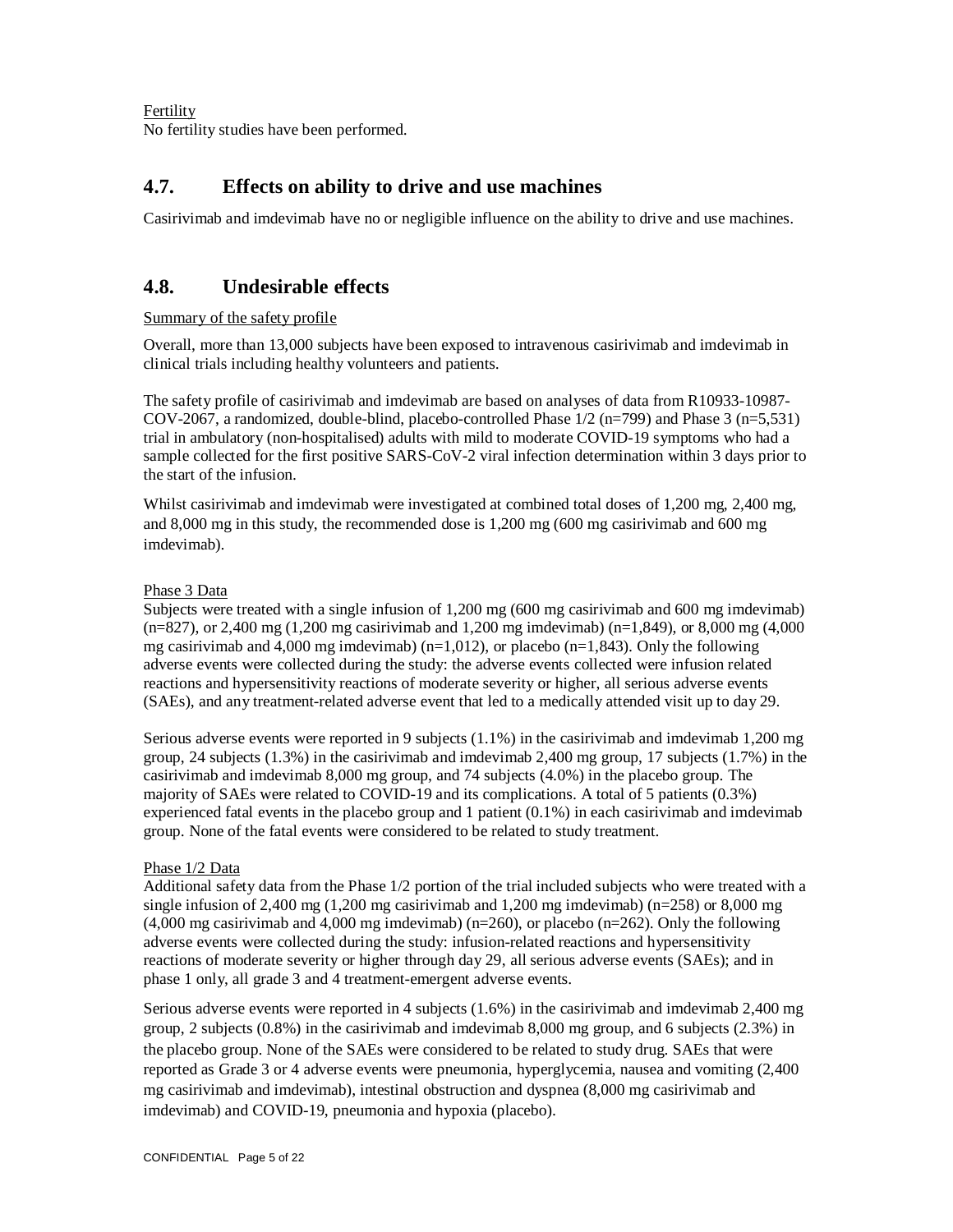#### Tabulated summary of adverse reactions

Table 1 shows the adverse reactions ranked under headings of system organ class and frequency using the following convention: Very common ( $\geq 1/10$ ); (Common ( $\geq 1/100$  to 1/10); Uncommon ( $\geq 1/1,000$ to <1/100); Rare  $(\geq 1/10,000$  to 1/1,000); Very rare  $(\leq 1/10,000)$ ; Not known (cannot be estimated from the available data).

#### **Table 1: Tabulated list of adverse reactions:**

| System organ class       | Frequency | <b>Adverse Reaction</b>                 |
|--------------------------|-----------|-----------------------------------------|
| Injury, poisoning and    | Uncommon  | Infusion related reactions <sup>1</sup> |
| procedural complications |           |                                         |

<sup>1</sup> Symptoms reported as IRRs are described below in 'Hypersensitivity including anaphylaxis and Infusion-related reactions'. IRRs were pooled between the 1,200 mg, 2,400 mg, and 8,000 mg doses.

#### Description of selected adverse reactions

*Hypersensitivity Including Anaphylaxis and Infusion-related Reactions*

One anaphylactic reaction was reported in the clinical program. The event began within 1 hour of completion of the infusion, and required treatment including epinephrine. The event resolved.

In the Phase 3 portion of the trial, infusion-related reactions of grade 2 or higher severity, were reported in 2 subjects (0.2%) in the 1,200 mg (600 mg casirivimab and 600 mg imdevimab) arm, 1 subject (0.1%) in the 2,400 mg (1,200 mg casirivimab and 1,200 mg imdevimab) arm, and 3 subjects (0.4%) in the 8,000 mg (4,000 mg casirivimab and 4,000 mg imdevimab) arm. These infusion-related reactions events were moderate in severity; and include nausea, dizziness, headache, hyperhidrosis, hyporesponsive to stimuli, rash, and vomiting. One hypersensitivity reaction (urticaria) was reported in the placebo arm.

In the Phase 1/2 portion of the trial, infusion-related reactions, of grade 2 or higher severity, were reported in 4 subjects (1.5%) in the 8,000 mg (4,000 mg casirivimab and 4,000 mg imdevimab) arm. These infusion-related reactions events were moderate in severity; and included pyrexia, chills, urticaria, pruritus, abdominal pain, and flushing. One infusion-related reaction (nausea) was reported in the placebo arm and none were reported in the 2,400 mg (1,200 mg casirivimab and 1,200 mg imdevimab) arm.

Overall, in Phases 1/2 and 3, three subjects receiving the 8,000 mg dose of casirivimab and imdevimab, and in one subject receiving the 2,400 mg dose of casirivimab and imdevimab, the infusion-related reactions (urticaria, pruritus, flushing, pyrexia, shortness of breath, chest tightness, nausea, vomiting) resulted in permanent discontinuation of the infusion. All events resolved (see section 4.4).

#### Reporting of suspected adverse reactions

Reporting suspected adverse reactions after authorisation of the medicinal product is important. It allows continued monitoring of the benefit/risk balance of the medicinal product. Healthcare professionals are asked to report any suspected adverse reactions to Roche via their website www.roche.com/products/local\_safety\_reporting.htm .

## **4.9. Overdose**

There is no human experience of acute overdosage with casirivimab and imdevimab. Doses up to 8,000 mg (4,000 mg each of casirivimab and imdevimab, greater than 6 times the lowest recommended dose) have been administered in clinical trials without dose-limiting toxicity. Treatment of overdose should consist of general supportive measures including monitoring of vital signs and observation of the clinical status of the patient. There is no specific antidote for overdose with casirivimab and imdevimab.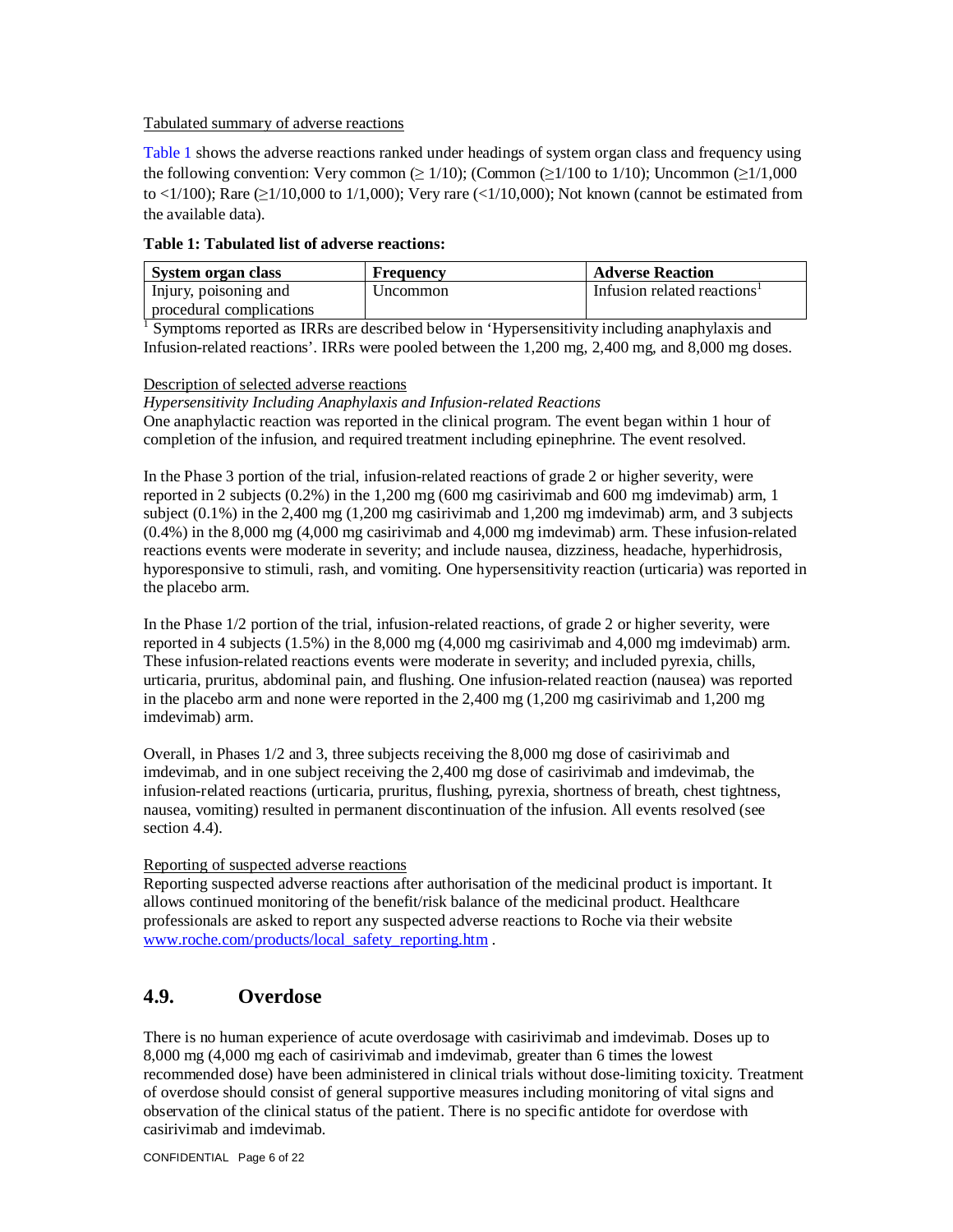# **5. PHARMACOLOGICAL PROPERTIES**

## **5.1 Pharmacodynamic properties**

## Casirivimab:

Pharmacotherapeutic group: Not yet assigned. ATC code: Not yet assigned.

### Imdevimab:

Pharmacotherapeutic group: Not yet assigned. ATC code: Not yet assigned.

### Mechanism of action

Casirivimab and imdevimab are a combination of two recombinant human IgG1 mAbs which are unmodified in the Fc regions, where each antibody targets the spike protein of SARS-CoV-2. Casirivimab and imdevimab exhibits neutralization activity with a concentration of 31.0pM (0.005 μg/mL) providing inhibition of 50% of viral infection in a plaque-reduction assay (PRNT50). Casirivimab and imdevimab binds to non-overlapping epitopes of the spike protein receptor binding domain (RBD). The blockage of the spike protein interaction with angiotensin-converting enzyme 2 (ACE2) leads to inhibition of infection of host cells.

## Antiviral activity

In a SARS-CoV-2 virus neutralization assay in Vero E6 cells, casirivimab, imdevimab, and casirivimab and imdevimab neutralized SARS-CoV-2 (USA-WA1/2020 isolate) with a concentration of 37.4pM (0.006 μg/mL), 42.1pM (0.006 μg/mL), and 31.0pM (0.005 μg/mL) respectively, providing inhibition of 50% of viral infection in a plaque-reduction assay (PRNT50).

The in vivo effect of casirivimab and imdevimab have been assessed in rhesus macaques and Syrian golden hamsters. Therapeutic administration of casirivimab and imdevimab at 25 mg/kg or 150 mg/kg in rhesus macaques infected with SARS CoV-2 resulted in accelerated viral clearance in nasopharyngeal swabs and oral swabs, as well as reduced lung pathology, relative to placebo-treated animals. Therapeutic administration of casirivimab and imdevimab at 5 mg/kg and 50 mg/kg doses in SARS-CoV-2 infected hamsters provided a therapeutic benefit as demonstrated by limited weight loss relative to placebo treated animals.

### Antiviral Resistance

There is a potential risk of treatment failure due to the development of viral variants that are resistant to casirivimab and imdevimab administered together. Prescribing healthcare providers should consider the prevalence of SARS-CoV-2 variants in their area, where data are available, when considering treatment options.

Escape variants were identified following two passages in cell culture of recombinant VSV encoding SARS-CoV-2 spike protein in the presence of casirivimab or imdevimab individually, but not following two passages in the presence of casirivimab and imdevimab together. Variants which showed reduced susceptibility to casirivimab alone included those with spike protein amino acid substitutions K417E (182-fold), K417N (7-fold), K417R (61-fold), Y453F (>438-fold), L455F (80 fold), E484K (25-fold), F486V (>438-fold) and Q493K (>438-fold). Variants which showed reduced susceptibility to imdevimab alone included substitutions K444N (>755-fold), K444Q (>548-fold), K444T (>1,033-fold), and V445A (548-fold). Casirivimab and imdevimab together showed reduced susceptibility to variants with K444T (6-fold) and V445A (5-fold) substitutions.

In neutralization assays using VSV pseudotyped with 39 different spike protein variants identified in circulating SARS-Cov-2, variants with reduced susceptibility to casirivimab alone included those with G476S (5-fold) and S494P (5-fold) substitutions, and variants with reduced susceptibility to imdevimab alone included one with the N439K (463-fold) substitution. Additional substitutions that were tested in pseudovirus assays and had reduced activity to casirivimab alone included E484Q (19 fold) and Q493E (446-fold). Casirivimab and imdevimab together retained activity against all variants tested.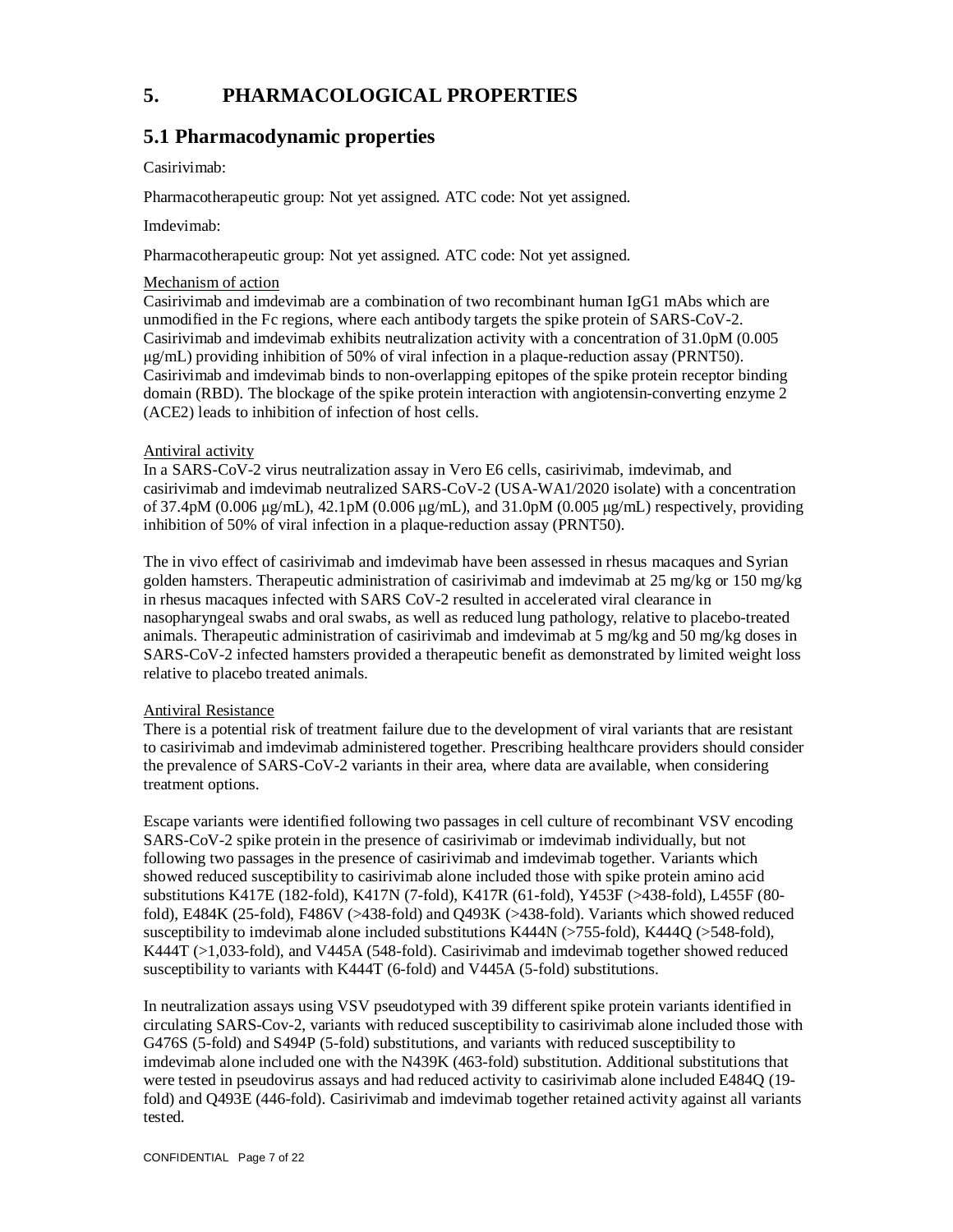Casirivimab and imdevimab individually and together retained neutralization activity against pseudovirus expressing all spike protein substitutions found in the B.1.1.7 lineage (Alpha) and against pseudovirus expressing only N501Y found in B.1.1.7 and other circulating lineages (Table 2). Casirivimab and imdevimab together retained neutralization activity against pseudovirus expressing all spike protein substitutions, or individual substitutions K417N, E484K or N501Y, found in the B.1.1351 lineage (Beta), and against K417T+E484K, found in the P.1 lineage (Gamma), although casirivimab alone, but not imdevimab, had reduced activity against pseudovirus expressing K417N or E484K, as indicated above. The E484K substitution is also found in the B.1.526 lineage (Iota). Casirivimab and imdevimab, individually (>1732-fold and >754-fold, respectively) and together (>1013-fold), demonstrated reduced neutralization activity against VLP pseudotyped with the full spike protein of the B.1.1.529/BA.1 (Omicron) lineage.Therefore, casirivimab and imdevimab did not retain its activity against the Omicron variant.

| Table 2: | <b>Pseudovirus Neutralization Data for SARS-CoV-2 Variant Substitutions with</b> |
|----------|----------------------------------------------------------------------------------|
|          | <b>Casirivimab and Imdevimab Together</b>                                        |

| <b>Lineage with Spike Protein</b><br><b>Substitution</b> | <b>Key Substitutions Tested</b> | <b>Fold Reduction in</b><br><b>Susceptibility</b> |
|----------------------------------------------------------|---------------------------------|---------------------------------------------------|
| B.1.1.7 (Alpha)                                          | $N501Y^a$                       | no change <sup>c</sup>                            |
| B.1.351 (Beta)                                           | K417N, E484K, N501 $Y^b$        | no change <sup>c</sup>                            |
| P.1 (Gamma)                                              | $K417T + E484K$                 | no change <sup>c</sup>                            |
| B.1.427/B.1.429 (Epsilon)                                | L452R                           | no change <sup>c</sup>                            |
| $B.1.526$ (Iota) <sup>d</sup>                            | E484K                           | no change <sup>c</sup>                            |
| B.1.617.1/B.1.617.3 (Kappa)                              | L452R+E484Q                     | no change <sup>c</sup>                            |
| B.1.617.2 (Delta)                                        | L452R+T478K                     | no change <sup>c</sup>                            |
| B.1.621 (Mu)                                             | R346K+E484K+N501Y               | no change <sup>c</sup>                            |
| B.1.1.529/BA.1 (Omicron)                                 | Full S protein <sup>e</sup>     | $>1013$ -fold                                     |

 $a<sup>a</sup>$  Pseudovirus expressing the entire variant spike protein was tested. The following changes from wild-type spike protein are found in the variant: del69-70, del145, N501Y, A570D, D614G, P681H, T716I, S982A, D1118H.

**b** Pseudovirus expressing the entire variant spike protein was tested. The following changes from wild-type spike protein are found in the variant: D80Y, D215Y, del241-243, K417N, E484K, N501Y, D614G, A701V.

 $\cdot$  No change: <2-fold reduction in susceptibility.

<sup>d</sup> Not all isolates of the B.1.526 lineage harbor the E484K substitution (as of February 2021).

<sup>e</sup> Pseudotyped VLP expressing the entire variant spike protein was tested. The following changes from wild-type spike protein are found in the variant: A67V, del69-70, T95I, G142D/del143-145, del211/L212I, ins214EPE, G339D, S371L, S373P, S375F, K417N, N440K, G446S, S477N, T478K, E484A, Q493R, G496S, Q498R, N501Y, Y505H, T547K, D614G, H655Y, N679K, P681H, N764K, D796Y, N856K, Q954H, N969K, L981F

It is not known how pseudovirus data correlate with clinical outcomes.

In clinical trial R10933-10987-COV-2067, interim data indicated only one variant (G446V) occurring at an allele fraction ≥15%, which was detected in 3/66 subjects who had nucleotide sequencing data, each at a single time point (two at baseline in subjects from placebo and 2,400 mg casirivimab and imdevimab groups, and one at Day 25 in a subject from the 8,000 mg casirivimab and imdevimab group). The G446V variant had reduced susceptibility to imdevimab of 135-fold compared to wildtype in a VSV pseudoparticle neutralization assay but retained susceptibility to casirivimab alone and casirivimab and imdevimab together.

It is possible that resistance-associated variants to casirivimab and imdevimab together could have cross-resistance to other mAbs targeting the receptor binding domain of SARS-CoV-2. The clinical impact is not known.

## Immune Response Attenuation

There is a theoretical risk that antibody administration may attenuate the endogenous immune response to SARS-CoV-2 and make patients more susceptible to re-infection.

#### Pharmacodynamic effects

Trial R10933-10987-COV-2067 evaluated casirivimab and imdevimab with doses of up to 6.66 times the lowest recommended dose (600 mg casirivimab and 600 mg imdevimab; 1,200 mg casirivimab and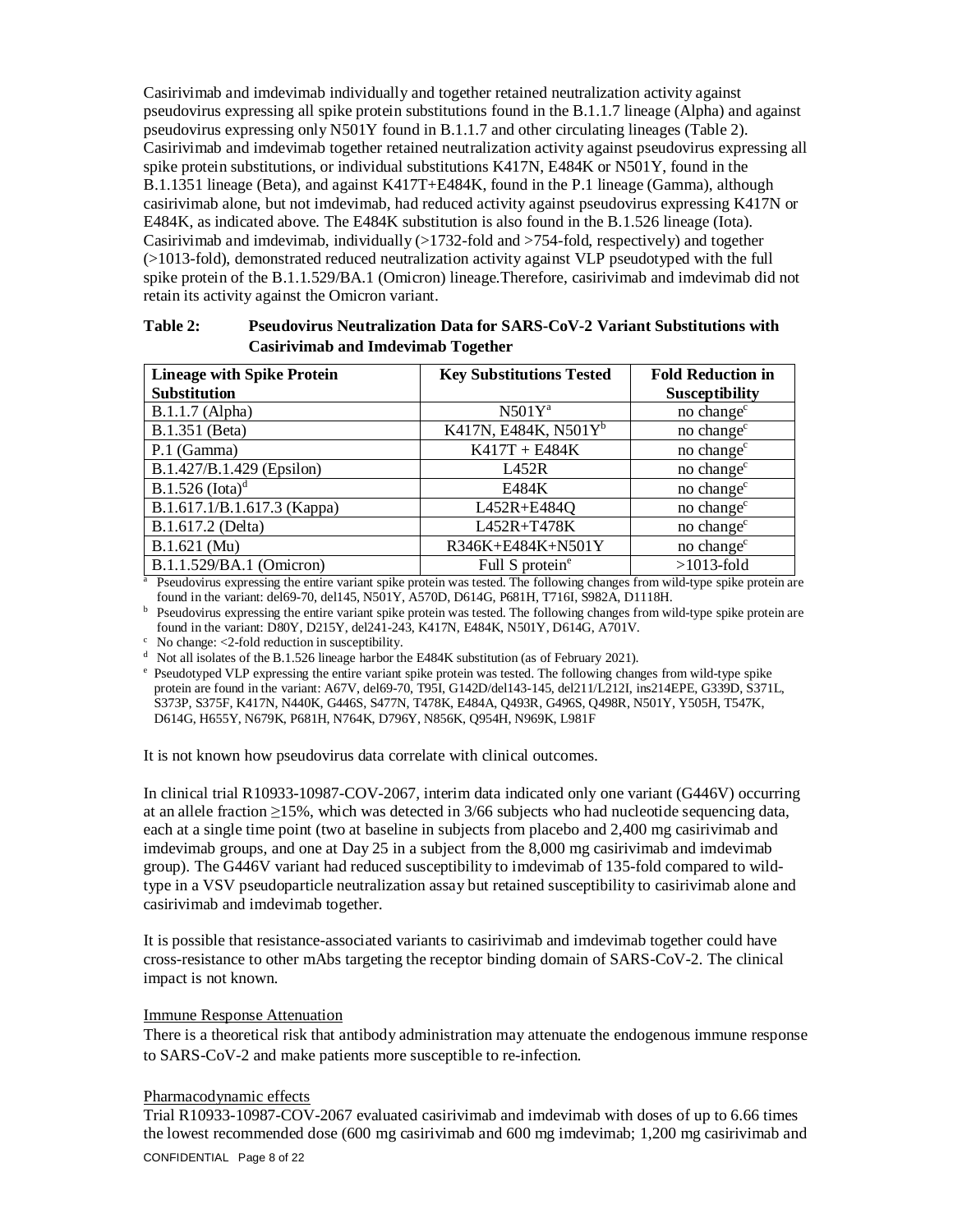1,200 mg imdevimab; 4,000 mg casirivimab and 4,000 mg imdevimab) in ambulatory patients with COVID-19. A flat dose-response relationship for efficacy was identified for casirivimab and imdevimab at all doses, based on viral load and clinical outcomes.

### Clinical efficacy and safety

The data are based on analyses of data from the Phase 1/2/3 R10933-10987-COV-2067 adaptive trial. R10933 10987 COV 2067 is a randomized, double blinded, placebo controlled clinical trial studying casirivimab with imdevimab for the treatment of adult subjects with mild to moderate COVID-19 (subjects with COVID-19 symptoms who are not hospitalized). The trial enrolled adult subjects who were not hospitalized and had at least 1 or more COVID-19 symptoms that were at least mild in severity. Treatment was initiated within 3 days of obtaining a positive SARS-CoV-2 viral infection determination.

## Phase 3 Data from R10933-10987-COV-2067

In the Phase 3 portion of the trial, 4,567 subjects were randomized to receive a single intravenous (IV) infusion of 1,200 mg dose (600 mg of casirivimab and 600 mg of imdevimab) (n=838), or 2,400 mg dose  $(1,200 \text{ mg of }$  casirivimab and  $1,200 \text{ mg of }$  imdevimab)  $(n=1,529)$ , or  $8,000 \text{ mg }$  dose  $(4,000 \text{ mg of }$ casirivimab and 4,000 mg of imdevimab) (n=700), or placebo (n=1,500). The two casirivimab with imdevimab doses at the start of Phase 3 were 8,000 mg and 2,400 mg; based on Phase 1/2 efficacy analyses showing that the 8,000 mg and 2,400 mg doses were similar, the Phase 3 protocol was amended to compare 2,400 mg and 1,200 mg vs. placebo, and 8,000 mg data were converted to a descriptive analysis. Comparisons were between patients randomized to specific casirivimab with imdevimab doses and patients concurrently randomized to placebo.

At baseline, the median age was 50 years (with 14% of subjects ages 65 years or older), 52% of the subjects were female, 84% were White, 36% were Hispanic or Latino, and 5% were Black; all subjects had 1 or more risk factors for severe COVID-19.

The risk factors defined for the Phase 3 data were as follows:

- Age  $\ge$  50 years;
- Obesity, defined as:
- $\bullet$  BMI  $\geq$ 30 kg/m<sup>2</sup>
- BMI (kg/m<sup>2</sup>)  $\geq$ 95th percentile for age and sex based on CDC growth charts ( $\geq$ 2 years only)
- Cardiovascular disease, including hypertension
- Chronic lung disease, including asthma
- Type 1 or type 2 diabetes mellitus
- Chronic kidney disease, including those on dialysis
- Chronic liver disease
- Immunosuppressed, based on investigator's assessment (examples include cancer treatment, bone marrow or organ transplantation, immune deficiencies, HIV (if poorly controlled or evidence of AIDS), sickle cell anemia, thalassemia, and prolonged use of immune-weakening medications)
- Any underlying genetic condition, neurologic condition, metabolic condition, or congenital heart disease deemed by the investigator to be a risk factor for severe COVID-19

The median duration of symptoms was 3 days; mean viral load was  $6.69 \log_{10}$  copies/mL at baseline. The baseline demographics and disease characteristics were well balanced across the casirivimab and imdevimab and placebo treatment groups.

The primary endpoint was the proportion of subjects with ≥1 COVID-19-related hospitalization or allcause death through Day 29, in subjects with a positive SARS-CoV-2 RT-qPCR result from nasopharyngeal (NP) swab at randomization, and with at least one risk factor for severe COVID-19, i.e., the modified full analysis set (mFAS). In the mFAS for the Phase 3 analysis, events occurred in 7 (1.0%) subjects treated with 1,200 mg casirivimab with imdevimab compared to 24 (3.2%) subjects concomitantly randomized to placebo, demonstrating a 70.4% reduction in the number of patients with a COVID-19-related hospitalization or all-cause death (p<0.0024); events occurred in 18 (1.3%) subjects treated with 2,400 mg casirivimab with imdevimab compared to 62 (4.6%) subjects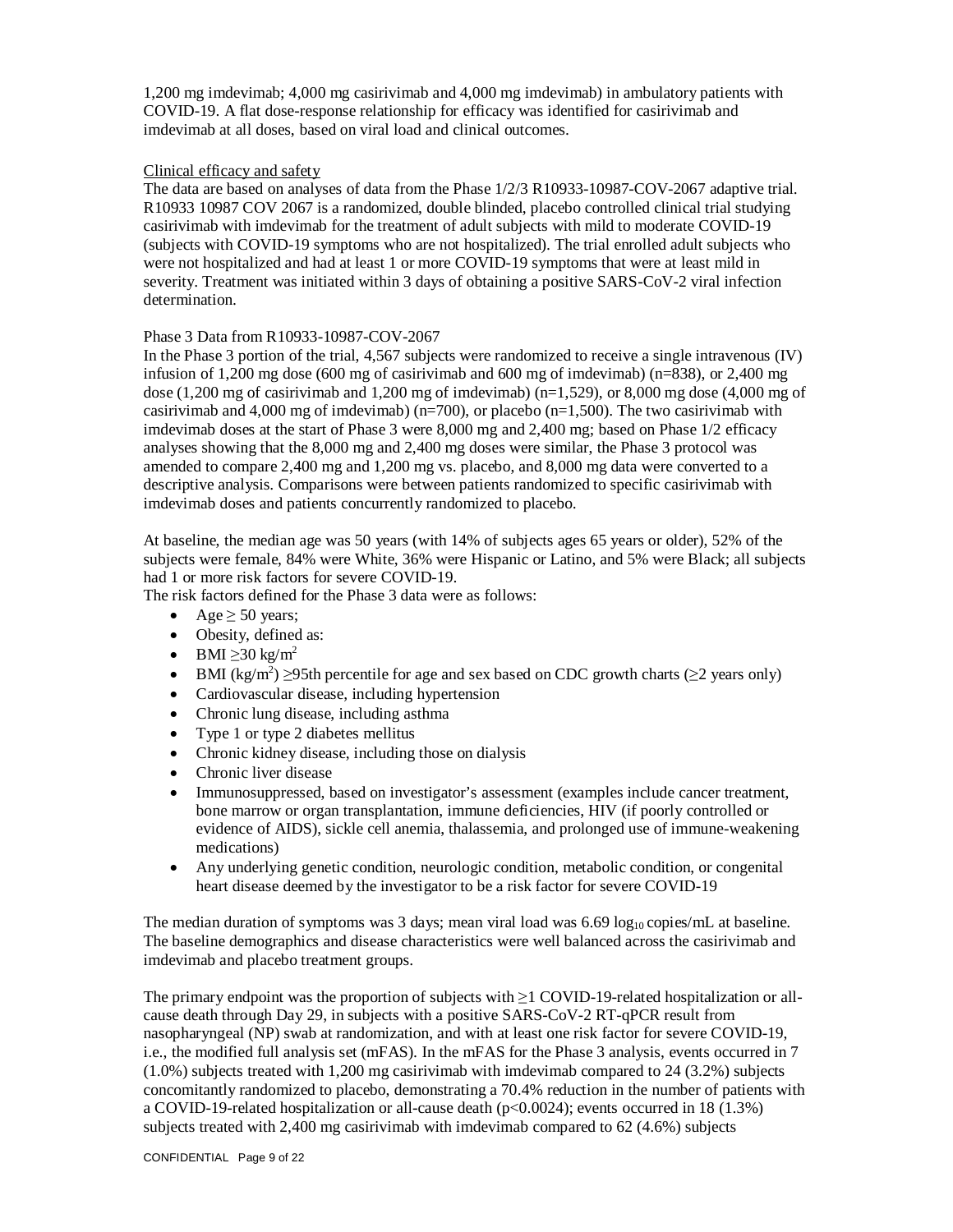randomized to placebo, demonstrating a 71.3% reduction compared to placebo (casirivimab with imdevimab 1.3% vs placebo 4.6%, p<0.0001). Consistent effects were observed for the individual doses, indicating the absence of a dose effect (See Table 3). Results were consistent across subgroups of patients defined by viral load at baseline or serologic status (See Figure 1). Benefit versus placebo was observed starting at Day 2 (See Figure 2 and Figure 3).

The key secondary endpoint was time to COVID-19 symptom resolution. The median time to symptom improvement, as recorded in a trial-specific daily symptom diary, was 10 days for casirivimab with imdevimab-treated subjects, as compared with 14 days for placebo-treated subjects  $(p=0.0001$  for 1,200 mg vs. placebo; p<0.0001 for 2,400 mg vs. placebo). Treatment with casirivimab with imdevimab resulted in a 4 days shorter median time to COVID-19 symptom resolution compared to placebo-treated subjects. These results were consistent across subgroups of patients defined by viral load at baseline or serologic status (see Figure 4). Symptoms assessed were fever, chills, sore throat, cough, shortness of breath/difficulty breathing, nausea, vomiting, diarrhea, headache, red/watery eyes, body aches, loss of taste/smell, fatigue, loss of appetite, confusion, dizziness, pressure/tight chest, chest pain, stomachache, rash, sneezing, sputum/phlegm, runny nose. Time to COVID-19 symptoms resolution was defined as time from randomization to the first day during which the subject scored 'no symptom' (score of 0) on all of the above symptoms except cough, fatigue, and headache, which could have been 'mild/moderate symptom' (score of 1) or 'no symptom' (score of 0).

|                                                                                 | $1,200$ mg IV           | <b>Placebo</b> | 2,400 mg IV | <b>Placebo</b> |  |
|---------------------------------------------------------------------------------|-------------------------|----------------|-------------|----------------|--|
|                                                                                 | $n=736$                 | $n=748$        | $n=1,355$   | $n=1,341$      |  |
| Patients with $\geq 1$ COVID-19-related hospitalization or death through day 29 |                         |                |             |                |  |
| Risk reduction                                                                  |                         | 70%            | 71%         |                |  |
|                                                                                 |                         | $(p=0.0024)$   | (p<0.0001)  |                |  |
| # of patients with events                                                       | 24 (3.2%)<br>$7(1.0\%)$ |                | $18(1.3\%)$ | $62(4.6\%)$    |  |
| Time to COVID-19 symptom resolution                                             |                         |                |             |                |  |
| Median days to symptom                                                          | 10                      | 14             | 10          | 14             |  |
| resolution                                                                      |                         |                |             |                |  |
| Median reduction (days)                                                         |                         |                |             |                |  |
|                                                                                 | (p<0.0001)              |                |             | (p<0.0001)     |  |

**Table 3: Summary of Key Phase 3 Results from Study R10933-10987-COV-2067**

Overall, most events were COVID-19-related hospitalization. In the placebo group, there were 3 deaths through Day 29 and 2 additional deaths that occurred after Day 29 for a total of 5 deaths through end of study follow-up. There was 1 death in each treatment group. These results were consistent across the subgroups by baseline viral load  $>10^6$  copies/mL or by serostatus (See Figure 1, Figure 2 and Figure 3).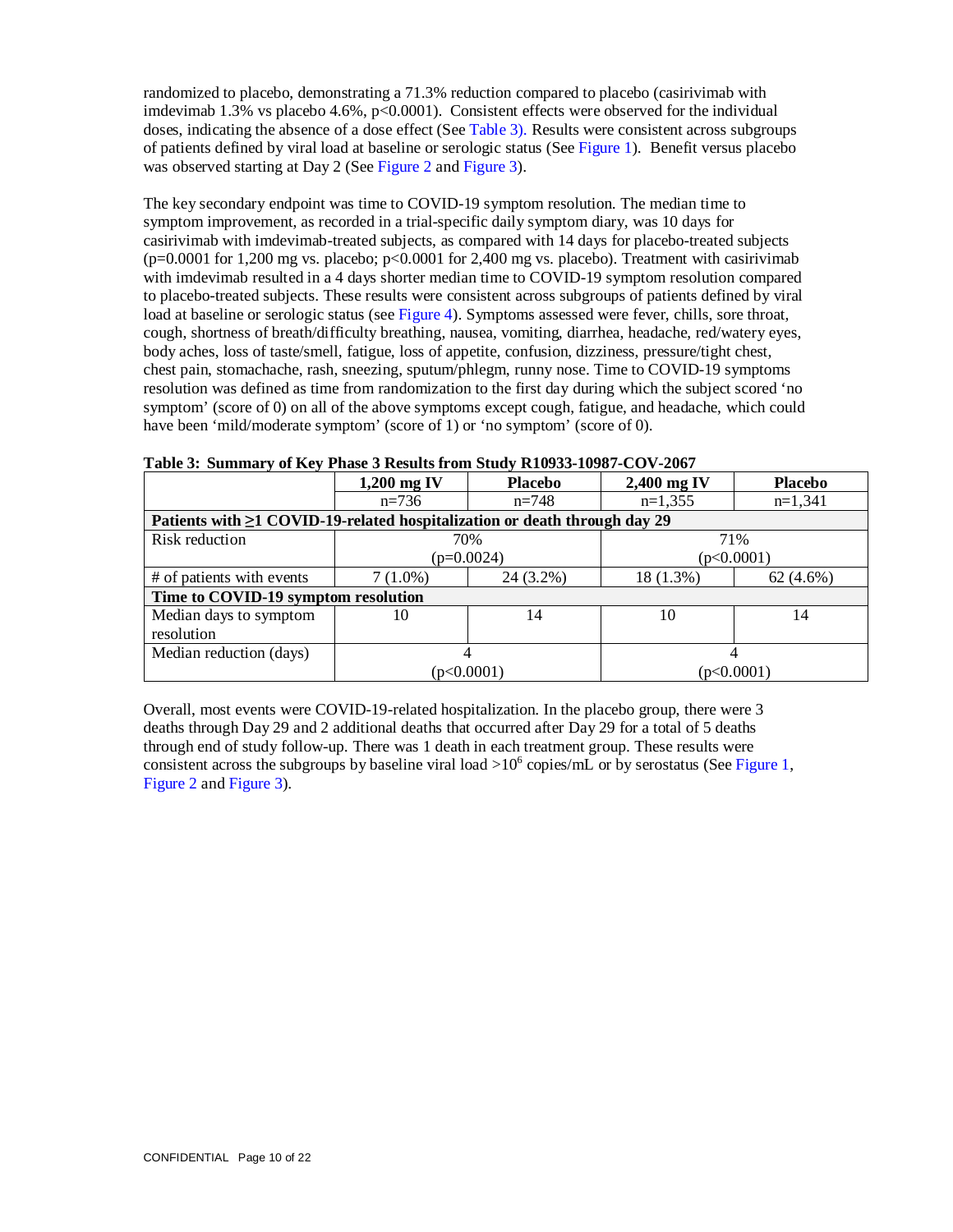|                                     | R10933+R10987<br>Events/N (%) | Placebo<br>Events/N (%) | <b>Relative Risk</b><br>(95% CI)                                                             | <b>Rel. Risk Reduction</b><br>(95% CI) | P        |
|-------------------------------------|-------------------------------|-------------------------|----------------------------------------------------------------------------------------------|----------------------------------------|----------|
| <b>mFAS</b>                         |                               |                         |                                                                                              |                                        |          |
| 1200 mg vs Placebo                  | 7/736(1.0)                    | 24/748 (3.2)            |                                                                                              | 70% (32%, 87%)                         | 0.0024   |
| 2400 mg vs Placebo                  | 18/1355 (1.3)                 | 62/1341 (4.6)           | $\overline{\phantom{a}}$                                                                     | 71% (52%, 83%)                         | < 0.0001 |
| Baseline Viral Load >10^6 copies/mL |                               |                         |                                                                                              |                                        |          |
| 1200 mg vs Placebo                  | 6/482(1.2)                    | 20/471 (4.2)            |                                                                                              | 71% (28%, 88%)                         | 0.0045   |
| 2400 mg vs Placebo                  | 13/924 (1.4)                  | 55/876 (6.3)            | $\overline{\phantom{a}}$                                                                     | 78% (59%, 88%)                         | < 0.0001 |
| <b>Baseline Seronegative</b>        |                               |                         |                                                                                              |                                        |          |
| 1200 mg vs Placebo                  | 3/500(0.6)                    | 18/519 (3.5)            | ←                                                                                            | 83% (42%, 95%)                         | 0.0014   |
| 2400 mg vs Placebo                  | 12/940 (1.3)                  | 49/930 (5.3)            | $\overline{\phantom{a}}$                                                                     | 76% (55%, 87%)                         | < 0.0001 |
| <b>Baseline Seropositive</b>        |                               |                         |                                                                                              |                                        |          |
| 1200 mg vs Placebo                  | 1/177(0.6)                    | 6/164(3.7)              |                                                                                              | 85% (NA, 98%)                          | 0.0588   |
| 2400 mg vs Placebo                  | 4/323(1.2)                    | 12/297(4.0)             | 0.1<br>0.4<br>0.8<br>1.2<br>0 <sub>6</sub><br><---Favors R10933+R10987<br>Favors Placebo---> | 69% (6%, 90%)<br>$\overline{2}$<br>8   | 0.04     |

## **Figure 1: COVID-19-Related Hospitalizations or All-Cause Death through Day 29**

**Figure 2: Time to COVID-19-Related Hospitalization or All-Cause Death through Day 29 for REGEN-COV 1,200 mg IV**

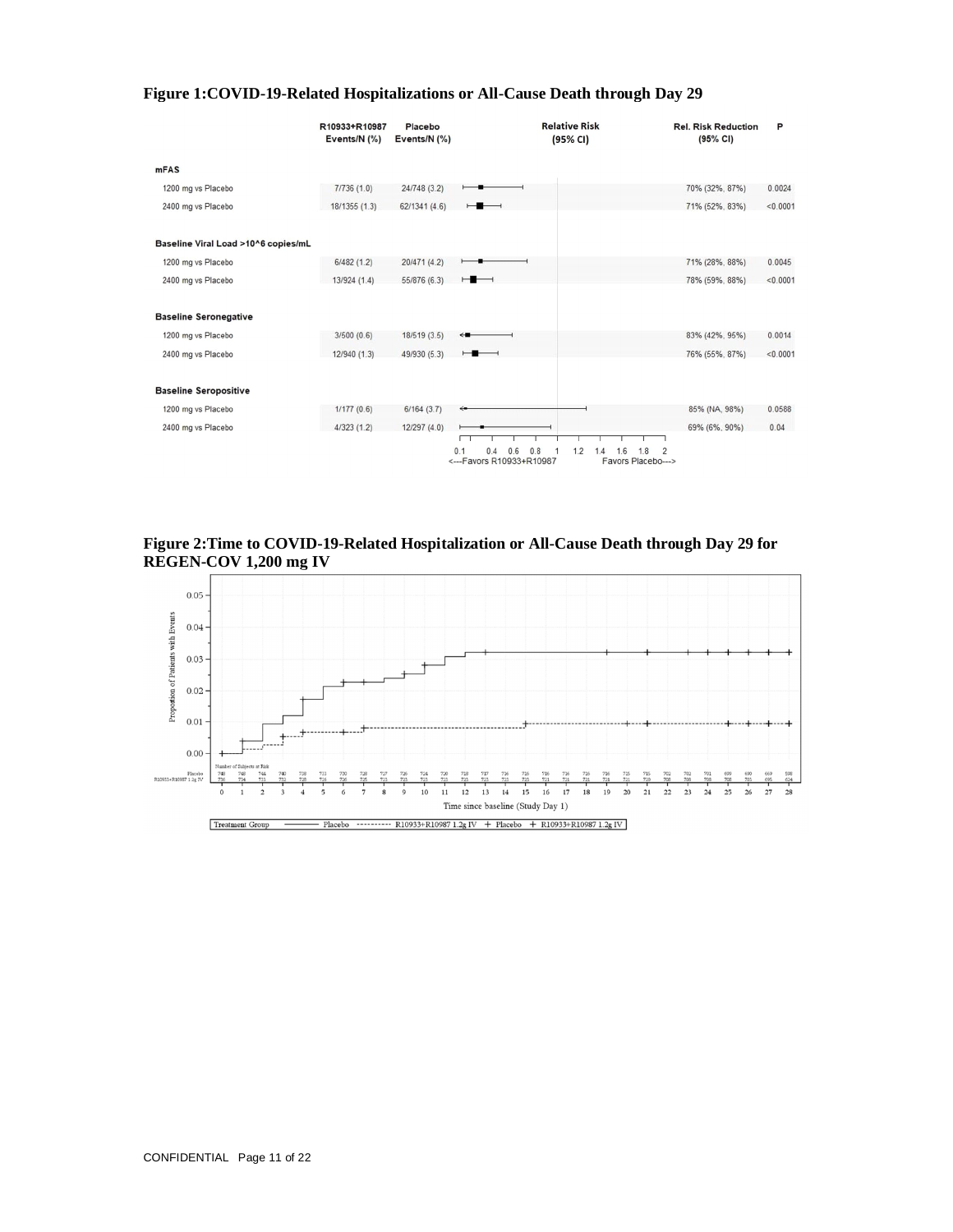

### **Figure 3: Time to COVID-19-Related Hospitalization or All-Cause Death through Day 29 for REGEN-COV 2,400 mg IV**

#### **Figure 4: Time to Symptom Resolution**



Treatment with casirivimab with imdevimab resulted in a statistically significant reduction in the LS mean viral load (log<sub>10</sub> copies/mL) from baseline to Day 7 compared to placebo (-0.71 log10 copies/mL for 1,200 mg and -0.86 log10 copies/mL for 2,400 mg;  $p<0.0001$ ). Reductions were observed in the overall mFAS population and in other subgroups, including those with baseline viral load  $>10^6$ copies/mL or who were seronegative at baseline. Consistent effects were observed for the individual doses, indicating the absence of a dose effect. Figure 5 shows the mean change from baseline in SARS-COV-2 viral load at Day 7.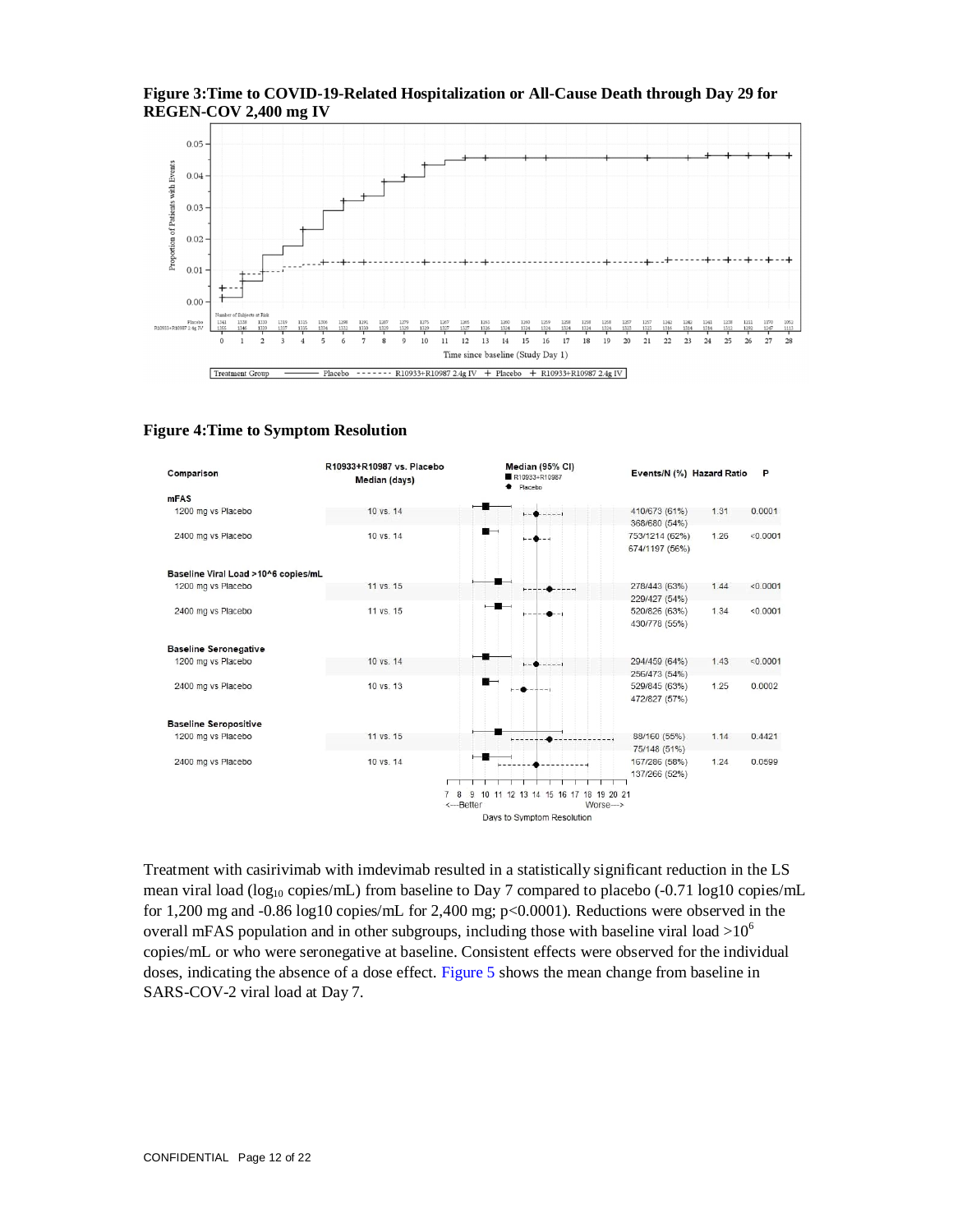## **Figure 5: Change from Baseline in SARS COV 2 Viral Load (log<sup>10</sup> copies/mL) at Day 7**

|                                     | R10933+R10987<br>LSMean (SE) | Placebo<br>LSMean (SE) | <b>Difference in LS Means</b><br>(95% CI)                   | Difference (95% CI) P Value               |
|-------------------------------------|------------------------------|------------------------|-------------------------------------------------------------|-------------------------------------------|
| <b>mFAS</b>                         |                              |                        |                                                             |                                           |
| 1200 mg vs Placebo (n=1484)         | $-3.35(0.09)$                | $-2.64(0.09)$          | $-$                                                         | $-0.71$ $(-0.90, -0.53)$<br>< 0.0001      |
| 2400 mg vs Placebo (n=2696)         | $-3.32(0.09)$                | $-2.47(0.09)$          | $\overline{\phantom{a}}$                                    | $-0.86$ $(-1.00, -0.72)$<br>< 0.0001      |
| Baseline Viral Load >10^6 copies/mL |                              |                        |                                                             |                                           |
| 1200 mg vs Placebo (n=953)          | $-4.09(0.12)$                | $-3.07(0.12)$          |                                                             | $-1.01$ $(-1.24, -0.79)$<br>< 0.0001      |
| 2400 mg vs Placebo (n=1800)         | $-3.91(0.12)$                | $-2.87(0.12)$          | -                                                           | $-1.04$ $(-1.20, -0.87)$<br>< 0.0001      |
| <b>Baseline Seronegative</b>        |                              |                        |                                                             |                                           |
| 1200 mg vs Placebo (n=963)          | $-3.56(0.11)$                | $-2.70(0.11)$          |                                                             | $-0.86$ ( $-1.09$ , $-0.64$ )<br>< 0.0001 |
| 2400 mg vs Placebo (n=1870)         | $-3.58(0.11)$                | $-2.55(0.11)$          | $\blacksquare$                                              | < 0.0001<br>$-1.04$ $(-1.20, -0.87)$      |
| <b>Baseline Seropositive</b>        |                              |                        |                                                             |                                           |
| 1200 mg vs Placebo (n=341)          | $-2.53(0.15)$                | $-2.36(0.16)$          |                                                             | $-0.16(-0.53, 0.20)$<br>0.3799            |
| 2400 mg vs Placebo (n=620)          | $-2.36(0.18)$                | $-1.94(0.19)$          |                                                             | $-0.43$ $(-0.70, -0.15)$<br>0.0027        |
|                                     |                              | $-1.5$                 | $-1.25$<br>$-0.75$<br>$-0.5$<br>$-0.25$<br>$-1$<br>$\Omega$ | 0.25                                      |
|                                     |                              |                        | <--Favors R10933+R10987                                     | Favors Placebo-->                         |

The results from the Phase 3 portion of R10933-10987-COV-2067 confirm the efficacy of casirivimab with imdevimab initially observed in the Phase 1/2 analyses.

#### Phase 1/2 Data from R10933-10987-COV-2067

The efficacy of casirivimab and imdevimab in 799 outpatient adults with COVID-19 was evaluated in a randomized, double-blinded, placebo-controlled Phase 1/2 clinical trial, Study 1 (NCT04425629). Patients were randomized in a 1:1:1 manner to receive a single intravenous (IV) infusion of 2400 mg of the combination of casirivimab and imdevimab (1200 mg of each), 8000 mg of the combination of casirivimab and imdevimab (4000 mg of each), or placebo ( $n=266$ ,  $n=267$ ,  $n=266$ , respectively). To be eligible for enrollment, subjects had to have laboratory-confirmed SARS-CoV-2 infection, COVID-19 symptom onset ≤ 7 days from randomization, maintain O2 saturation ≥93% breathing room air, not have prior or current use of putative COVID-19 treatments (e.g. convalescent plasma, systemic corticosteroids or remdesivir) and not have been previously or currently hospitalised for treatment of COVID-19.

The study duration was 28 days for each patient. Throughout the study nasopharyngeal (NP) swab samples were collected; information about any medically attended visits related to COVID-19 was also collected.

An initial descriptive analysis on virologic endpoints was conducted on the first 275 patients (Analysis Group 1). To independently replicate the descriptive analyses conducted in the first 275 patients, the primary virologic analyses (see Table 5) were conducted in the next 524 patients (Analysis Group 2). The primary clinical analyses were conducted in the entire 799 patient population. (Analysis Group  $1/2$ ).

The demographics and baseline characteristics of these 3 analysis groups are provided in Table 4 below.

| <b>Parameter</b> | <b>Analysis Group 1</b> | <b>Analysis Group 2</b> | <b>Analysis Group</b> |
|------------------|-------------------------|-------------------------|-----------------------|
|                  |                         |                         |                       |
|                  |                         |                         |                       |

### **Table 4: Demographics and Baseline Characteristics in Study 1**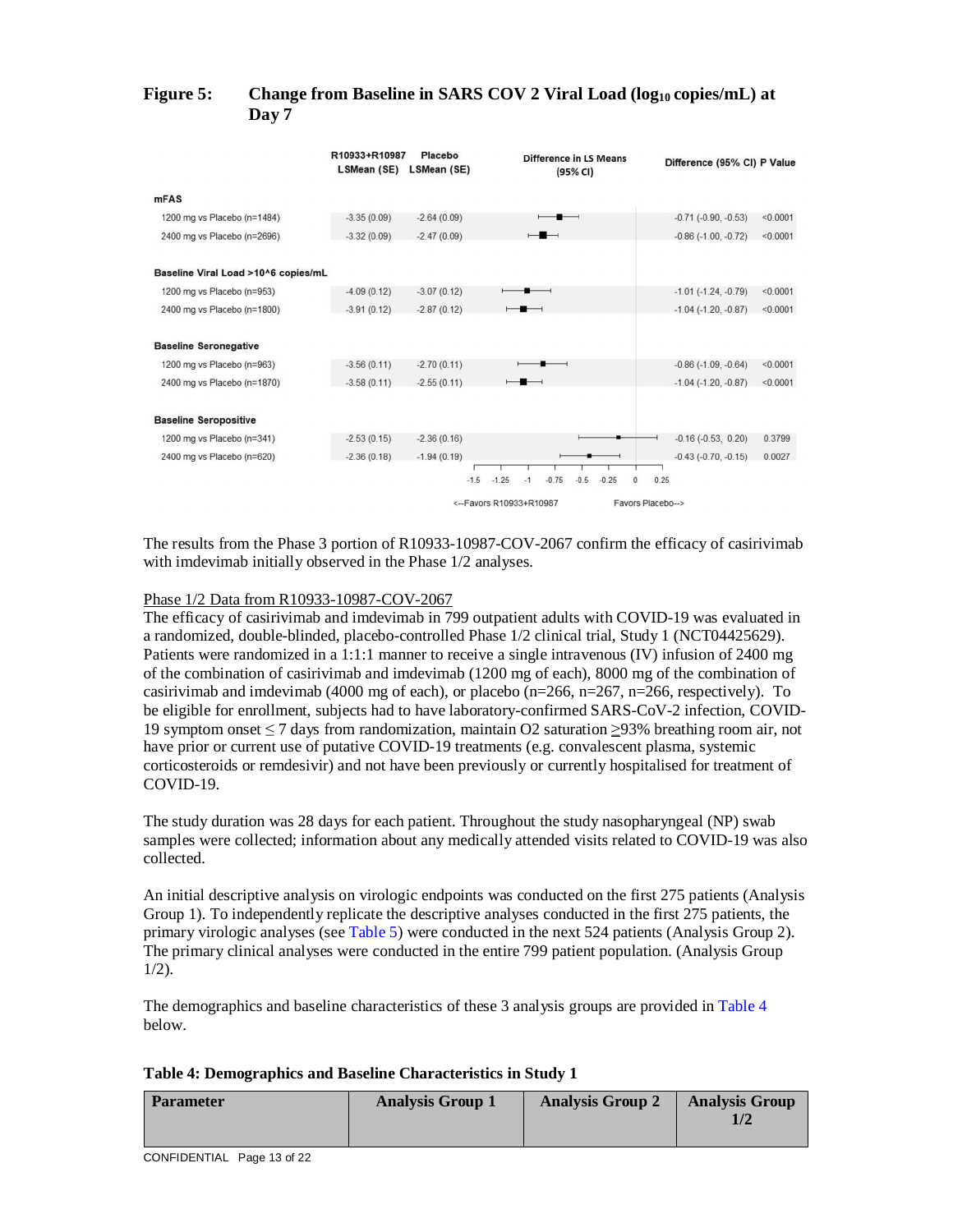|                                          | $n = 275$      | $n = 524$      | $n = 799$      |
|------------------------------------------|----------------|----------------|----------------|
| Mean age years (range)                   | 44 (18-81)     | 41 (18-89)     | 42 (18-89)     |
| % over 50 years                          | 32             | 28             | 29             |
| % over 65 years                          | $\overline{7}$ | $\overline{7}$ | 7              |
| % Female                                 | 51             | 54             | 53             |
| % White                                  | 82             | 87             | 85             |
| % Black                                  | 13             | $\overline{7}$ | 9              |
| % Asian                                  | $\mathbf{1}$   | $\overline{2}$ | $\overline{2}$ |
| % Hispanic or Latino                     | 56             | 48             | 50             |
| ethnicity                                |                |                |                |
| % High Risk <sup>a</sup> ( $\geq$ 1 risk | 64             | 59             | 61             |
| factors for severe COVID-                |                |                |                |
| 19)                                      |                |                |                |
| % Obese                                  | 42             | 35             | 37             |
| Median duration of                       | 3              | 3              | 3              |
| symptoms (days)                          |                |                |                |
| <b>Baseline Virologic</b>                |                |                |                |
| Parameter                                |                |                |                |
| % Seronegative                           | 41             | 56             | 51             |
| Mean log10                               | 6.60           | 6.34           | 6.41           |
| copies/mL                                |                |                |                |
| % Seropositive                           | 45             | 34             | 38             |
| Mean log10                               | 3.30           | 3.49           | 3.43           |
| copies/mL                                |                |                |                |
| % Other                                  | 14             | 11             | 11             |

a The Study 1 defined high risk patients with 1 or more of the following risk factors: Age >50 years; BMI > 30 kg/m<sup>2</sup> collected via vital signs CRF; Cardiovascular disease, including hypertension; Chronic kidney disease, including those on dialysis; Chronic lung disease, including asthma; Chronic metabolic disease, including diabetes; Chronic liver disease; and Immunosuppressed, based on investigator's assessment.

Virologic endpoints in Analysis Group 1 were descriptive and were prospectively tested in a hierarchal manner in Analysis Group 2; the hierarchy continued to test clinical endpoints in Analysis Group 1/2.

For all efficacy endpoints, analyses were conducted in a modified full analysis set (mFAS) defined as subjects who had a positive reverse transcription quantitative polymerase chain reaction (RT-qPCR) test at baseline. In Analysis Group 2, the primary virologic endpoint was the reduction in daily viral load (log10 copies/mL) from baseline through day 7 (measured as a mean time-weighted-average daily change). The key clinical endpoint (Analysis Group 1/2) was the proportion of patients who tested RT-qPCR positive at baseline requiring 1 or more medically attended visits (MAVs) for progression of COVID-19. See Table 5 for results tested hierarchically in Analysis Group 2 & Analysis Group 1/2, with side by side descriptive results of Analysis Group 1.

The descriptive virologic endpoints in Analysis Group 1 were hierarchically tested and confirmed in Analysis Group 2 (see Table 5). There was significant reduction in viral load among all patients treated with casirivimab and imdevimab, as measured in NP samples by quantitative RT-qPCR through day 7, see Figure 1. The largest reduction in viral load were seen among patients with high viral load at baseline ( $> 10^6$  or  $> 10^7$  copies/mL) and among patients who were seronegative at baseline, see Figure 7.

|                                                              | <b>Analysis</b><br>Group 1<br>$n = 228$ | <b>Analysis</b><br>Group 2<br>$n=437$ |
|--------------------------------------------------------------|-----------------------------------------|---------------------------------------|
| 1. TWA daily change from baseline (D1) viral load through D7 | Diff from                               | Diff from                             |
| in the mFAS population with baseline viral load $>10'$       | Placebo                                 | Placebo                               |
| copies/mL for the combined dose group vs placebo             | (p value):                              | (p value):                            |

### **Table 5: Hierarchy for Analysis Group 2 and Analysis Group 1/2**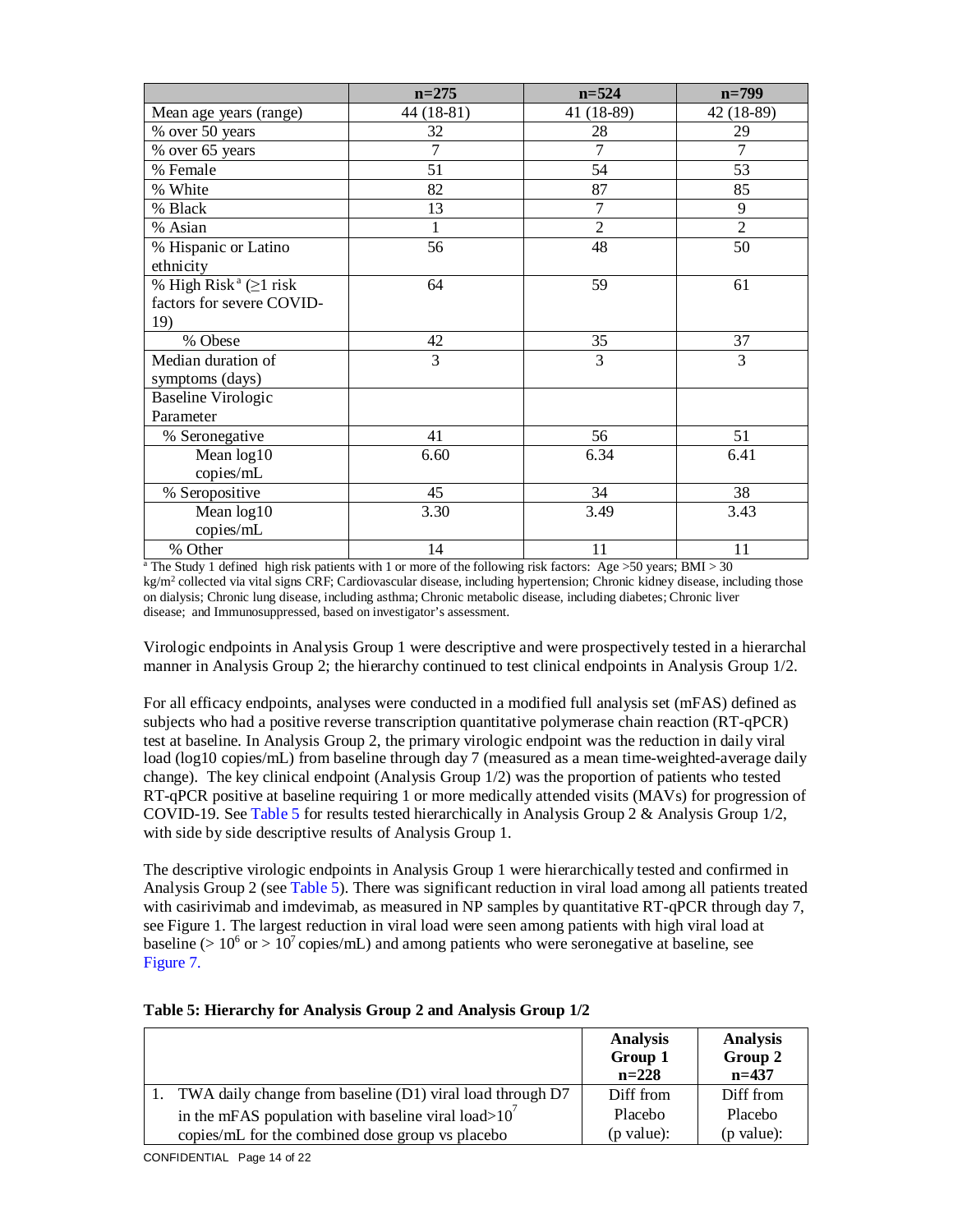|                  |                                                                                                                                                                                             | $-1.21$                                                                         | $-0.68$              |
|------------------|---------------------------------------------------------------------------------------------------------------------------------------------------------------------------------------------|---------------------------------------------------------------------------------|----------------------|
|                  |                                                                                                                                                                                             | (0.0001)                                                                        | (<0.0001)            |
| 2.               | TWA daily change from baseline (D1) viral load through D7<br>in the mFAS population with baseline viral load $>10^{\circ}$<br>copies/mL for the combined dose group vs placebo              | $-0.95$<br>(0.0003)                                                             | $-0.65$<br>(<0.0001) |
| $\mathfrak{Z}$ . | TWA daily change from baseline (D1) viral load through D7<br>in seronegative mFAS for the combined dose group vs<br>placebo                                                                 | $-0.56$<br>(0.0165)                                                             | $-0.73$<br>(<0.0001) |
| 4.               | TWA daily change from baseline (D1) viral load through D7<br>in mFAS for the combined dose group vs placebo                                                                                 | $-0.41$<br>(0.0089)                                                             | $-0.36$<br>(0.0003)  |
| 5.               | TWA daily change from baseline (D1) viral load through D7<br>in the mFAS population with baseline viral load $>10'$<br>copies/mL for the 8000 mg dose group vs placebo                      | $-1.32$<br>(0.0002)                                                             | $-0.68$<br>(<0.0001) |
| 6.               | TWA daily change from baseline (D1) viral load through D7<br>in the mFAS population with baseline viral load $>10'$<br>copies/mL for the 2400 mg dose group vs placebo                      | $-1.03$<br>(0.0061)                                                             | $-0.68$<br>(<0.0001) |
| 7.               | TWA daily change from baseline (D1) viral load through D7<br>in the mFAS population with baseline viral load $>10^{\circ}$<br>copies/mL for the 8000 mg dose group vs placebo               | $-1.14$<br>(0.0002)                                                             | $-0.58$<br>(<0.0001) |
| 8.               | TWA daily change from baseline (D1) viral load through D7<br>in the mFAS population with baseline viral load $>10^{\circ}$<br>copies/mL for the 2400 mg dose group vs placebo               | $-0.81$<br>(0.0063)                                                             | $-0.73$<br>(<0.0001) |
|                  |                                                                                                                                                                                             | <b>Analysis Group 1/2</b><br>$n=665$                                            |                      |
| 9.               | Proportion of patients with MAVs through D29 in the mFAS<br>for the combined dose group vs placebo (patients 1-799)                                                                         | Combined Treatment: 12/434<br>$(2.8\%)$<br>Placebo: 15/231 (6.5%)<br>$P=0.0240$ |                      |
|                  | 10. Proportion of patients with a subset of MAVs<br>(hospitalisation, ER visit, or urgent care visit) through D29<br>in the mFAS for the combined dose group vs placebo<br>(patients 1-799) | Combined Treatment: 10/434<br>(2.3%)<br>Placebo: 10/231 (4.3%)<br>$P=0.1575$    |                      |

Analysis Group 1 descriptive statistics (nominal p-values) were not included in the hypothesis testing hierarchy but are provided for side by side comparison.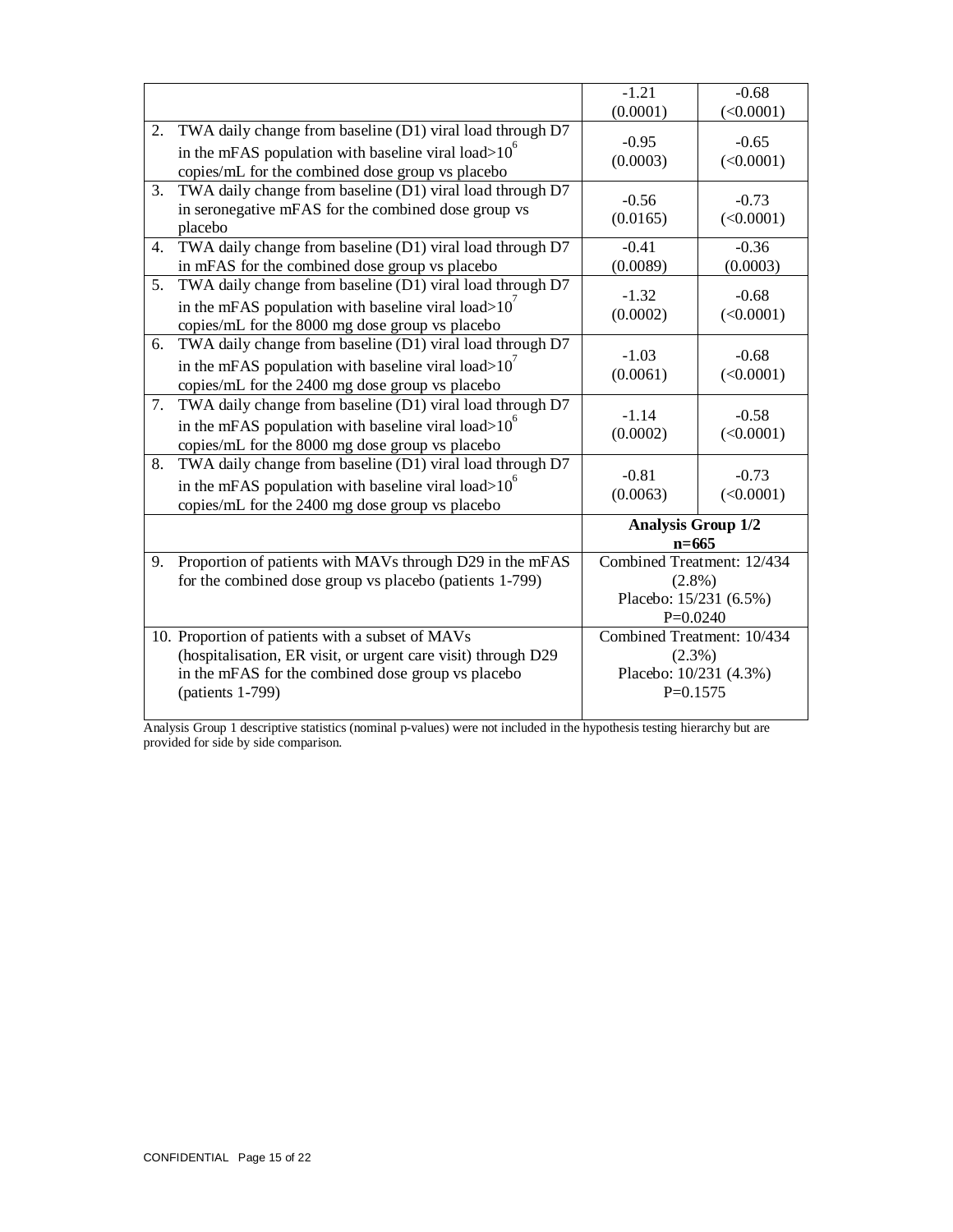## **Figure 6: Reduction in Time-Weighted Average Daily Viral Load (log10 copies/mL) through Day 7 (mFAS, Analysis Group 1/2)**

| Group                                                             | <b>REGN-COV2</b>             | Placebo       |                     |        |                     | Difference (95% CI) P Value           |          |
|-------------------------------------------------------------------|------------------------------|---------------|---------------------|--------|---------------------|---------------------------------------|----------|
|                                                                   | Time-weighted average change |               |                     |        |                     |                                       |          |
| Baseline Viral Load >10^7 copies/mL                               | Mean (Standard Error)        |               |                     |        |                     |                                       |          |
| Combined dose groups vs Placebo (n=256) <sup>a</sup>              | $-2.26(0.11)$                | $-1.48(0.13)$ |                     |        |                     | $-0.78$ $(-1.02, -0.54)$              | < 0.0001 |
| 8000 mg vs Placebo (n=175) <sup>b</sup>                           | $-2.30(0.14)$                | $-1.48(0.13)$ |                     |        |                     | $-0.82$ $(-1.10, -0.54)$              | < 0.0001 |
| 2400 mg vs Placebo (n=174) <sup>b</sup>                           | $-2.23(0.14)$                | $-1.48(0.13)$ |                     |        |                     | $-0.75(-1.03, -0.47)$                 | < 0.0001 |
| Baseline Viral Load >10^6 copies/mL                               |                              |               |                     |        |                     |                                       |          |
| Combined dose groups vs Placebo (n=332) <sup>b</sup>              | $-2.16(0.09)$                | $-1.45(0.12)$ |                     |        |                     | $-0.71$ $(-0.93, -0.49)$              | < 0.0001 |
| 8000 mg vs Placebo (n=222)b                                       | $-2.14(0.11)$                | $-1.45(0.12)$ |                     |        |                     | $-0.69$ $(-0.94, -0.44)$              | < 0.0001 |
| 2400 mg vs Placebo (n=224) <sup>b</sup>                           | $-2.18(0.11)$                | $-1.45(0.12)$ |                     |        |                     | $-0.73$ $(-0.98, -0.47)$              | < 0.0001 |
| <b>Baseline Seronegative</b>                                      |                              |               |                     |        |                     |                                       |          |
| Combined dose groups vs Placebo (n=360) <sup>b</sup>              | $-1.89(0.06)$                | $-1.19(0.09)$ |                     |        |                     | $-0.69$ $(-0.91, -0.48)$              | < 0.0001 |
| <b>Baseline Seropositive</b>                                      |                              |               |                     |        |                     |                                       |          |
| Combined dose groups vs Placebo (n=236)                           | $-1.34(0.08)$                | $-1.34(0.11)$ |                     |        |                     | $0.00 (-0.27, 0.26)$                  | 0.9935   |
| <b>mFAS</b>                                                       |                              |               |                     |        |                     |                                       |          |
| Combined dose groups vs Placebo (n=665) -1.68 (0.06) -1.32 (0.07) |                              |               |                     |        |                     | $-0.36$ ( $-0.52$ , $-0.20$ ) <0.0001 |          |
|                                                                   |                              |               | $-0.75$<br>$-1$     | $-0.5$ | $-0.25$<br>$\bf{0}$ | 0.25                                  |          |
|                                                                   |                              |               | <--Favors RFGN-COV2 |        |                     | Favors Placebo-->                     |          |

<sup>a</sup> Primary Virologic Endpoint

**b** Hierarchically Tested Pre-specified Endpoint

Seronegative was defined as no measurable anti-spike IgG, anti-spike IgA, and anti-nucleocapsid IgG and seropositive was defined as measurable anti-spike IgG, anti-spike IgA, and/or anti-nucleocapsid IgG.

**Figure 7: Viral Load Value in Log10 Scale at Each Visit through Day 7 in Nasopharyngeal Samples (mFAS, Analysis Group 1/2)**



While viral load was used to define the primary endpoint in this Phase 2 trial, clinical data demonstrating that casirivimab and imdevimab may be effective came from the predefined secondary endpoint was medically attended visits. Medically attended visits comprised hospitalisations, emergency room visits, urgent care visits, or telehealth/physician office visits. A lower proportion of patients treated with casirivimab and imdevimab had MAVs as well as COVID-19 related hospitalisation and ER visits compared to placebo, see Table 6. Results for the endpoint MAV were suggestive of a relatively flat dose-response relationship. The absolute risk reduction for casirivimab and imdevimab compared to placebo is greater in subjects at higher risk of hospitalisation according to the high-risk criteria (Table 7).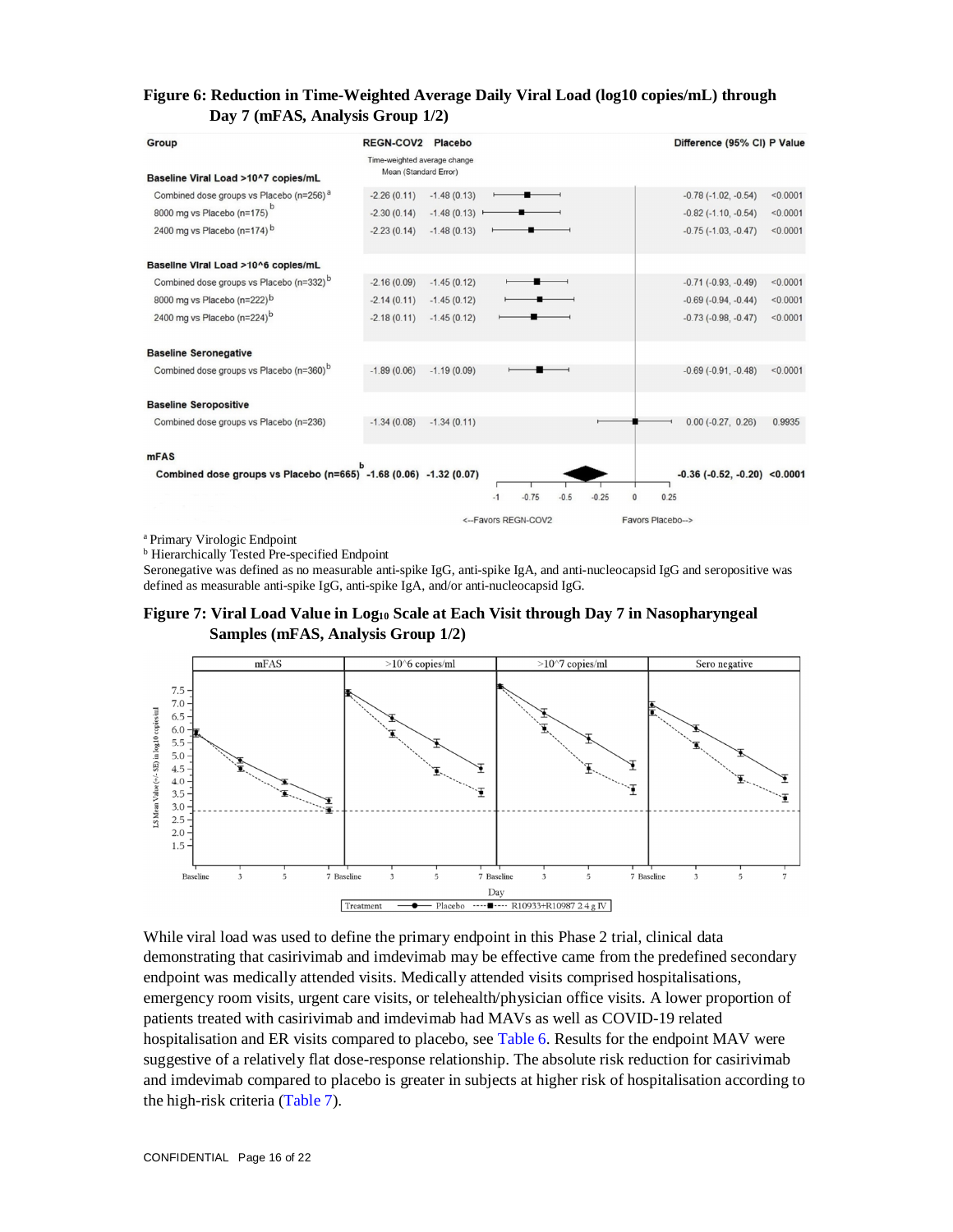| <b>Treatment</b>                                          | N   | Events | <b>Proportion of patients</b> |  |  |  |  |  |  |
|-----------------------------------------------------------|-----|--------|-------------------------------|--|--|--|--|--|--|
| <b>Events of Medically Attended Visits</b>                |     |        |                               |  |  |  |  |  |  |
| Placebo                                                   | 231 | 15     | 6.5%                          |  |  |  |  |  |  |
| 2400 mg casirivimab and<br>imdevimab                      | 215 | 6      | 2.8%                          |  |  |  |  |  |  |
| 8000 mg casirivimab and<br>imdevimab                      | 219 | 6      | 2.7%                          |  |  |  |  |  |  |
| All casirivimab and<br>imdevimab doses                    | 434 | 12     | 2.8%                          |  |  |  |  |  |  |
| <b>Events of Hospitalisation or Emergency Room Visits</b> |     |        |                               |  |  |  |  |  |  |
| Placebo                                                   | 231 | 10     | 4.3%                          |  |  |  |  |  |  |
| 2400 mg casirivimab and<br>imdevimab                      | 215 | 4      | 1.9%                          |  |  |  |  |  |  |
| 8000 mg casirivimab and<br>imdevimab                      | 219 | 4      | 1.8%                          |  |  |  |  |  |  |
| All casirivimab and<br>imdevimab doses                    | 434 | 8      | 1.8%                          |  |  |  |  |  |  |

## **Table 6: Medically attended Visits in All Patients, mFAS, Analysis Group 1/2**

Analysis Group 1/2 is defined as the 665 patients enrolled in phase 1 and phase 2 of COV-2067.

| <b>Treatment</b>                                          | N   | Events | <b>Proportion of patients</b> |  |  |
|-----------------------------------------------------------|-----|--------|-------------------------------|--|--|
| <b>Events of Medically Attended Visits</b>                |     |        |                               |  |  |
| Placebo                                                   | 142 | 13     | 9.2%                          |  |  |
| 2400 mg casirivimab and<br>imdevimab                      | 134 | 3      | 2.2%                          |  |  |
| 8000 mg casirivimab and<br>imdevimab                      | 132 | 4      | 3%                            |  |  |
| All casirivimab and<br>imdevimab doses                    | 266 | 7      | 2.6%                          |  |  |
| <b>Events of Hospitalisation or Emergency Room Visits</b> |     |        |                               |  |  |
| Placebo                                                   | 142 | 9      | 6.3%                          |  |  |
| 2400 mg casirivimab and<br>imdevimab                      | 134 | 2      | 1.5%                          |  |  |
| 8000 mg casirivimab and<br>imdevimab                      | 132 | 3      | 2.3%                          |  |  |
| All casirivimab and<br>imdevimab doses                    | 266 | 5      | 1.9%                          |  |  |

## **Table 7: Medically Attended Visits in Patients at Risk, mFAS, Analysis Group 1/2**

Analysis Group 1/2 is defined as the 665 patients enrolled in phase 1 and phase 2 of COV-2067.

#### Paediatric population

No results are available to date (see section 4.2 and 5.2 for information on paediatric use).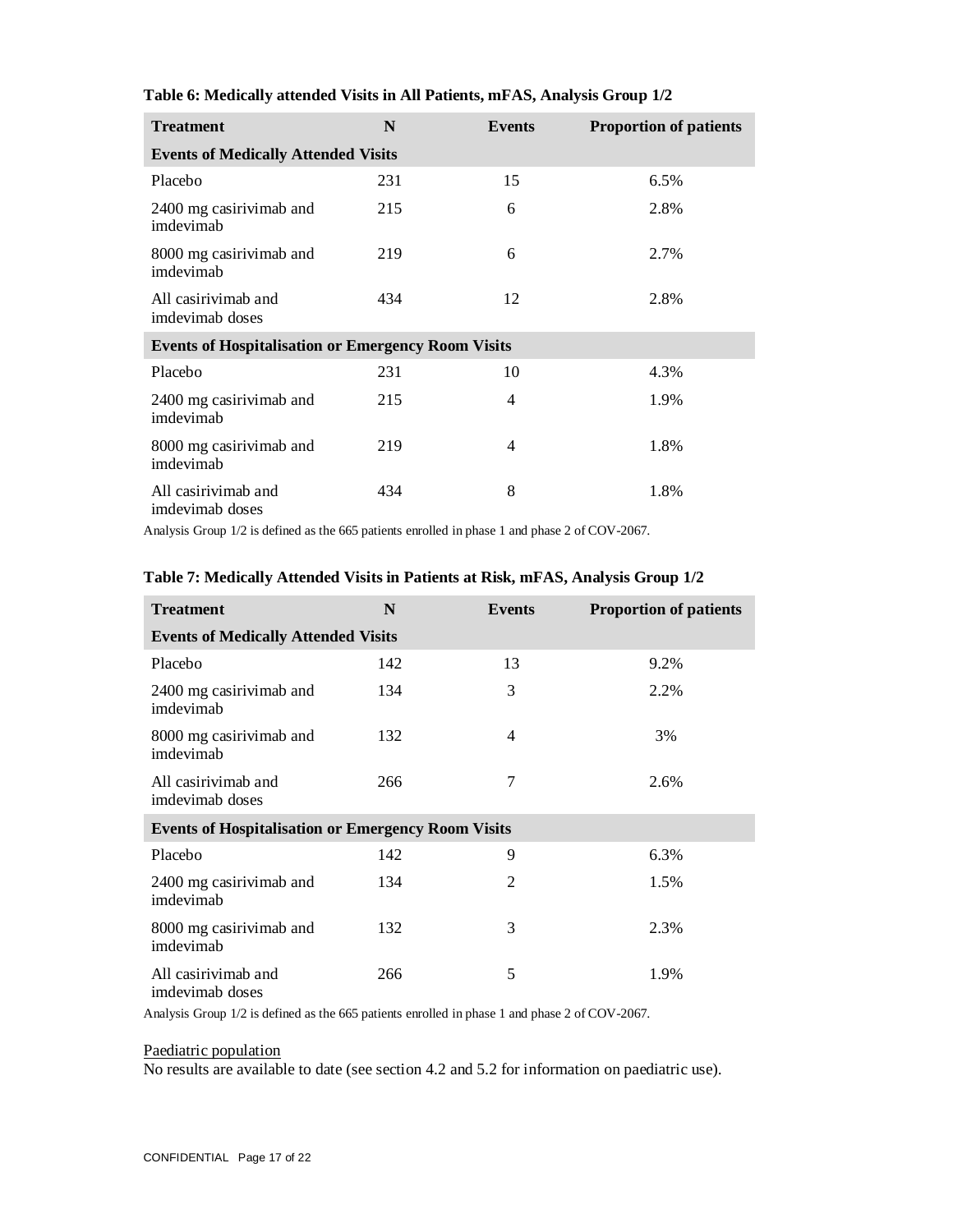# **5.2 Pharmacokinetic properties**

The pharmacokinetics of casirivimab and imdevimab in 45 ambulatory patients with COVID-19 aged 18 to 72 years are linear and dose proportional over the range of 1200 mg casirivimab and 1200 mg imdevimab to 4000 mg casirivimab and 4000 mg imdevimab when given in combination as a single intravenous (IV) infusion. Pharmacokinetic parameters for the individual antibodies following a 2400 mg IV dose of casirivimab and imdevimab (1200 mg per antibody) are provided in Table 8.

**Table 8: Pharmacokinetic Parameters of Casirivimab and Imdevimab in Outpatients with COVID-19**

| <b>Pharmacokinetic Parameter</b> <sup>a</sup>      | Casirivimab $1200 \text{ mg}^b$ | Imdevimab $1200$ mg <sup>b</sup> |
|----------------------------------------------------|---------------------------------|----------------------------------|
| Mean (SD) [n] $C_{\text{max}}$ (mg/L) <sup>c</sup> | 341 (161) [22]                  | 349 (235) [22]                   |
| Mean (SD) [n] $AUC_{0.28}$ (mg•day/L) <sup>d</sup> | 3693 (1733) [18]                | 3476 (2572) [19]                 |
| Mean (SD) [n] $C_{28}$ (mg/L) <sup>e</sup>         | 76.6 (41.9) [17]                | 68.5(59.4)[18]                   |

<sup>a</sup> Mean (SD) [n], where SD is the standard deviation of the arithmetic mean, and [n] is the number of patients.

<sup>b</sup> A total dose of 2400 mg of casirivimab and imdevimab was administered; 1200 mg of casirivimab and 1200 mg of imdevimab, in a 1:1 ratio

 $c_{\text{max}} =$  observed maximum concentration in serum;  $d$  AUC<sub>0-28</sub> = Area under the concentration time curve from time 0 to 28 days after dosing;  $\mathrm{^eC_{28}}$  = observed serum concentration 28 days after dosing

The metabolic pathways of casirivimab and imdevimab have not been characterized. As human monoclonal IgG1 antibodies, both casirivimab and imdevimab are expected to be degraded into small peptides and amino acids via catabolic pathways in the same manner as endogenous IgG.

## Specific Populations

The effects of age, renal impairment, or hepatic impairment on the pharmacokinetics of casirivimab and imdevimab are unknown. Renal impairment is not expected to impact the pharmacokinetics of casirivimab and imdevimab components, since mAbs with molecular weight >50 kDa are known not to undergo renal elimination. Similarly, dialysis is not expected to impact the pharmacokinetics of casirivimab and imdevimab.

## *Elderly patients*

There are limited data on the safety and efficacy of patients aged 65 years and above. Of the 4,567 patients with SARS-CoV-2 infection randomized in an ambulatory clinical trial (R10933-10987-COV-2067), 14% were 65 years or older, and 4% were 75 years of age or older. The difference in PK of casirivimab and imdevimab in geriatric patients compared to younger patients is unknown.

## **5.3 Preclinical safety data**

The nonclinical toxicology profiles of casirivimab and imdevimab have been characterized through the conduct of a repeat-dose toxicology study in cynomolgus monkeys. These mAbs were administered weekly, alone (50 mg/kg) via IV bolus injection, and in combination (up to 150 mg/kg/antibody) via IV or SC injection. Once weekly administration of casirivimab, imdevimab, and casirivimab and imdevimab, were well tolerated at all dose levels, with no drug-related or adverse effects evident during the 4-week dosing period or at the time of necropsy. An ex vivo tissue cross-reactivity study was conducted using panels of normal human and cynomolgus monkey tissues. There was no offtarget binding of casirivimab or imdevimab in any of the human or monkey tissues evaluated, which was anticipated as both mAbs bind an exogenous protein.

Carcinogenicity, genotoxicity, reproductive toxicology, and fertility studies have not been conducted with casirivimab and imdevimab.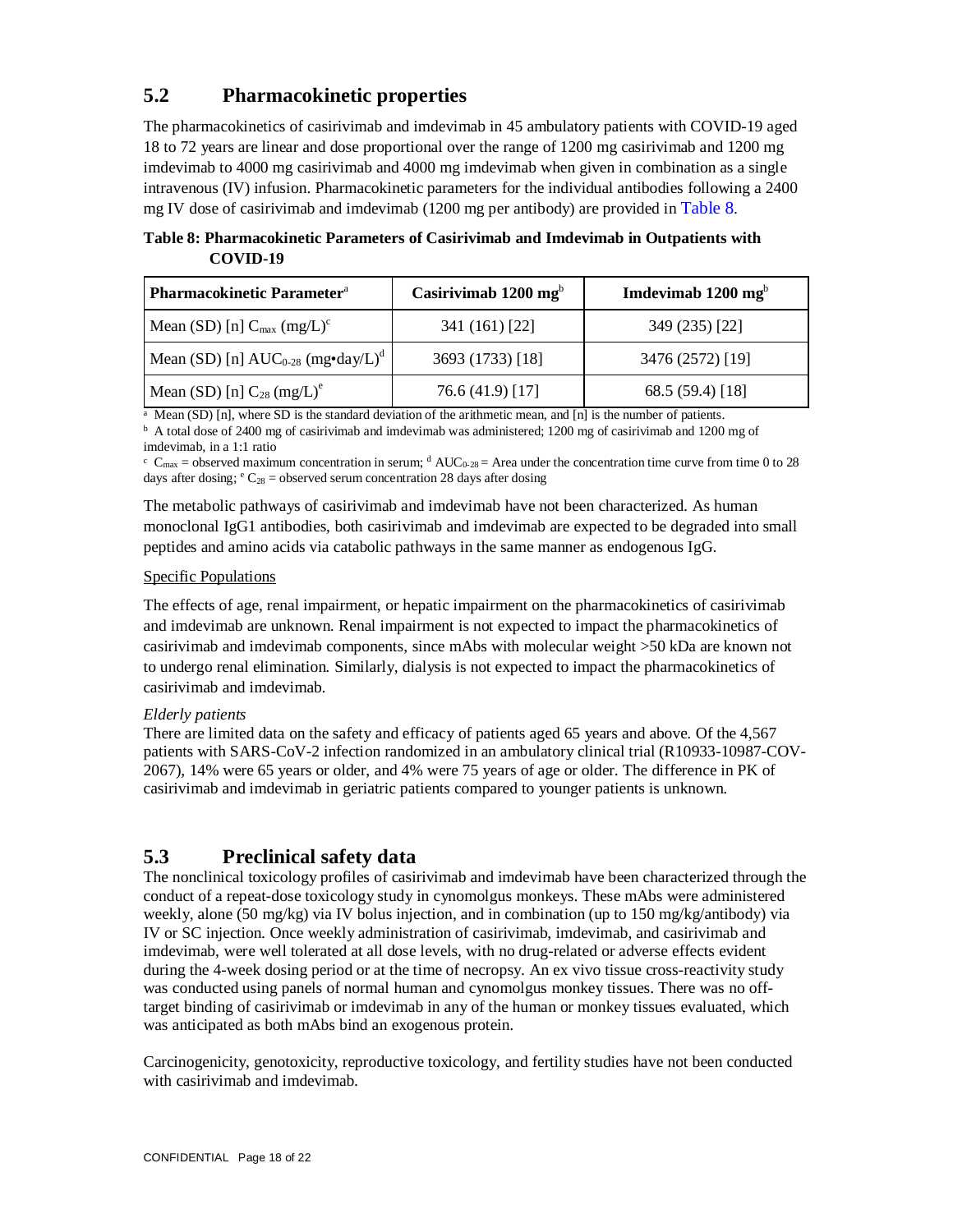# **6. PHARMACEUTICAL PARTICULARS**

# **6.1. List of excipients**

L-histidine L-histidine monohydrochloride monohydrate polysorbate 80 sucrose Water for Injection

# **6.2. Incompatibilities**

In the absence of compatibility studies, this medicinal product must not be mixed with other medicinal products.

# **6.3. Shelf life**

Unopened vial: 24 months

## Co-packaged 20 mL multidose vials

After initial puncture: If not used immediately, the product in the vial can be stored for 16 hours at room temperature up to 25°C or for 48 hours refrigerated between 2°C to 8°C. Other in-use storage times and conditions are the responsibility of the user.

Co-packaged 6 mL single-use vials

After opening: Once opened, the medicinal product should be diluted and infused immediately.

After dilution: the diluted solution may be stored for up to 4 hours at room temperature (up to  $25^{\circ}$ C) or refrigerated between 2°C to 8°C for up to 36 hours. From a microbiological point of view, the prepared infusion solution should be used immediately. If not used immediately, in-use storage times and conditions prior to use are the responsibility of the user and would normally not be longer than 24 hours at 2°C to 8°C, unless dilution has taken place in controlled and validated aseptic conditions.

# **6.4. Special precautions for storage**

Store in a refrigerator at 2<sup>o</sup>C to 8<sup>o</sup>C in the original carton to protect from light.

Do not freeze.

Do not shake.

# **6.5. Nature and contents of container**

Casirivimab and imdevimab are provided in clear Type 1 glass vials in 20 mL or 6 mL vials.

Each carton contains 2 vials per package:

Co-packaged 20 mL multidose vials

1 multidose vial of 1332 mg/11.1 mL of casirivimab and 1 multidose vial of 1332 mg/11.1 mL imdevimab. Each multidose vial contains two doses of 5 mL of casirivimab or imdevimab.

Co-packaged 6 mL single-use vials

1 vial of 300 mg/2.5 mL of casirivimab and 1 vial of 300 mg/2.5 mL imdevimab.

# **6.6. Special precautions for disposal**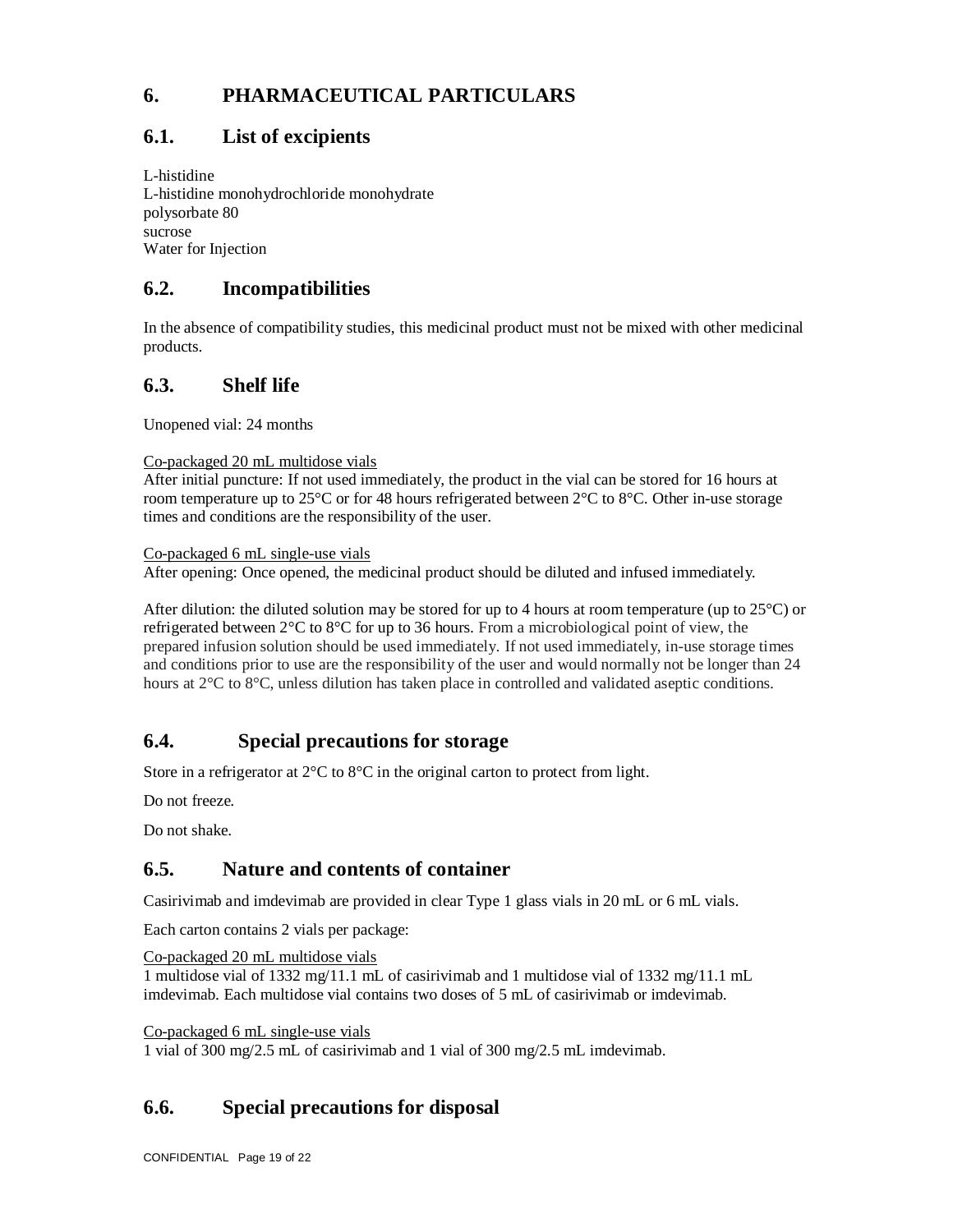#### Instructions for Dilution

Any unused medicinal product or waste material should be disposed of in accordance with local requirements.

Casirivimab and imdevimab should be prepared by a healthcare professional using aseptic technique:

- 1. Remove the casirivimab and imdevimab vials from refrigerated storage and allow to equilibrate to room temperature for approximately 20 minutes before preparation. Do not expose to direct heat. Do not shake the vials.
- 2. Inspect casirivimab and imdevimab vials visually for particulate matter and discoloration prior to administration. Should either be observed, the concentrates must be discarded, and new vials used.
	- The concentrates in each vial should be clear to slightly opalescent, colorless to pale yellow.
- 3. Obtain a prefilled IV infusion bag containing either 50 mL, 100 mL, 150 mL, or 250 mL of 0.9% Sodium Chloride Injection.
- 4. Withdraw 5 mL of casirivimab and 5 mL of imdevimab from each respective vial(s) using separate syringes for each withdrawal (see Table 9) and inject all 10 mL into a prefilled infusion bag containing 0.9% Sodium Chloride Injection (see Table 9).
- 5. Gently invert infusion bag by hand approximately 10 times to mix. Do not shake.
- 6. This product is preservative-free and therefore, the diluted infusion solution should be administered immediately.
	- If immediate administration is not possible, store the diluted casirivimab and imdevimab infusion solution in the refrigerator between  $2^{\circ}$ C to  $8^{\circ}$ C (36<sup>°</sup>F to 46<sup>°</sup>F) for no more than 36 hours or at room temperature up to 25°C (77°F) for no more than 4 hours. If refrigerated, allow the infusion solution to equilibrate to room temperature for approximately 30 minutes prior to administration.

## **Table 9: Recommended Dosing, Dilution and Administration Instructions for 600 mg Casirivimab with 600 mg Imdevimab for Intravenous Infusion**

**Casirivimab with Imdevimab 1,200 mg Dose<sup>a</sup> . Add:**

**5 mL of casirivimab (use 1 vial of 11.1 mL OR 2 vials of 2.5 mL) and**

**5 mL of imdevimab (use 1 vial of 11.1 mL OR 2 vials of 2.5 mL)**

| for a total of 10 mL into a prefilled 0.9% sodium chloride infusion bag and administer as<br>instructed below <sup>b</sup> |                              |                              |  |  |
|----------------------------------------------------------------------------------------------------------------------------|------------------------------|------------------------------|--|--|
| Size of Prefilled 0.9% Sodium<br><b>Chloride Infusion Bag</b>                                                              | <b>Maximum Infusion Rate</b> | <b>Minimum Infusion Time</b> |  |  |
| $50$ mL                                                                                                                    | $180 \text{ mL/hr}$          | 20 minutes                   |  |  |
| $100 \text{ mL}$                                                                                                           | $330 \text{ mL/hr}$          | 20 minutes                   |  |  |
| $150$ mL                                                                                                                   | $480$ mL/hr                  | 20 minutes                   |  |  |

a 600 mg casirivimab and 600 mg imdevimab are added to the same infusion bag and administered together as a single intravenous infusion.

250 mL 30 minutes <br>  $\frac{1}{250}$  520 mL/hr 30 minutes

<sup>b</sup> After infusion is complete, flush with 0.9% Sodium Chloride Injection

### Administration

Casirivimab with imdevimab infusion solution should be administered by a qualified healthcare professional using aseptic technique.

- Gather the recommended materials for infusion:
	- o Polyvinyl chloride (PVC), polyethylene (PE)-lined PVC, or polyurethane (PU) infusion set
	- o In-line or add-on 0.2 micron polyethersulfone (PES) filter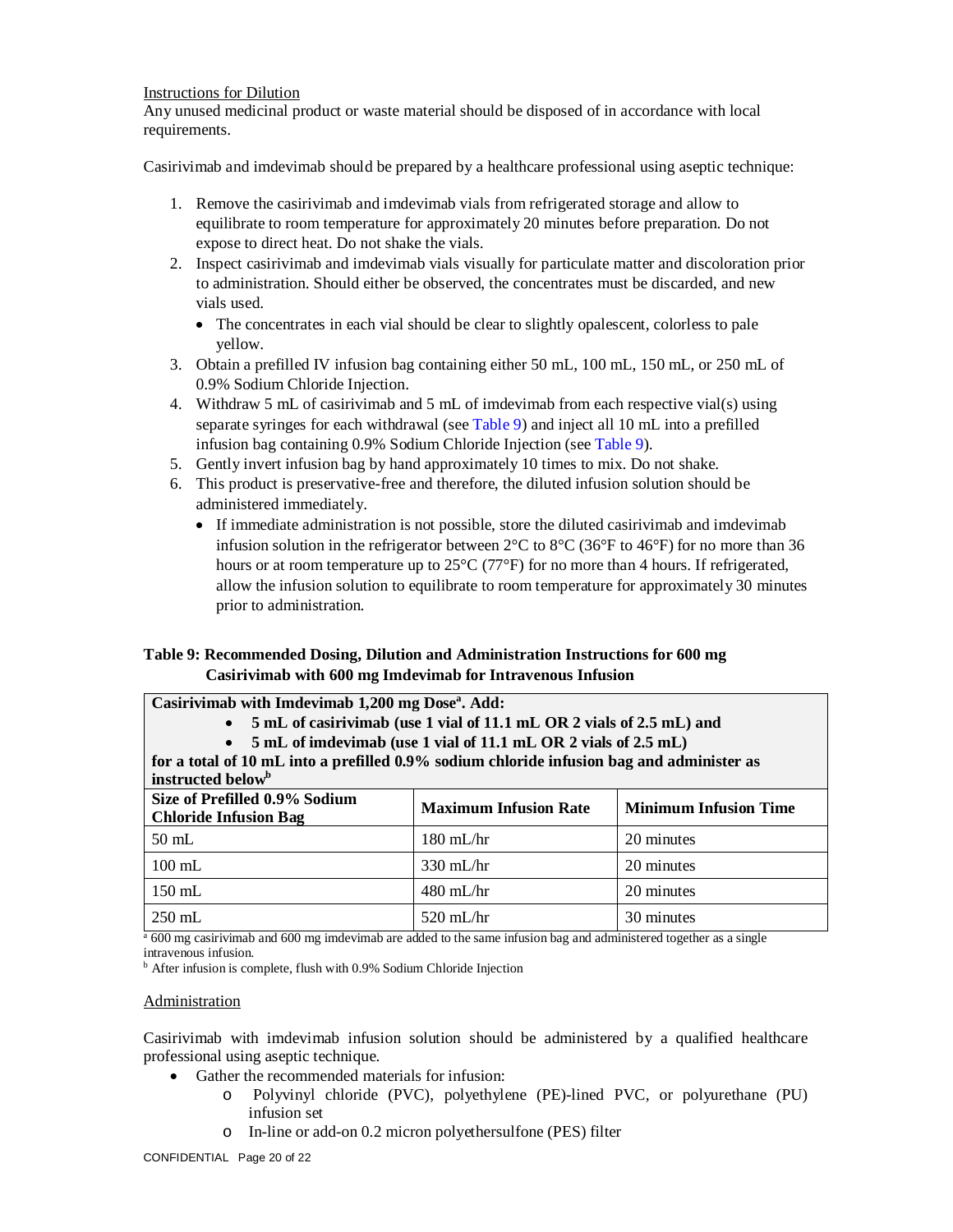- Attach the infusion set to the IV bag.
- $\bullet$  Prime the infusion set.
- Administer the entire infusion solution in the bag via pump or gravity through an intravenous line containing a sterile, in-line or add-on 0.2-micron polyethersulfone (PES) filter (see Table 9). Due to potential overfill of prefilled saline bags, the entire infusion solution in the bag should be administered to avoid underdosage.
- The prepared infusion solution should not be administered simultaneously with any other medication. The compatibility of casirivimab and imdevimab injection with IV solutions and medications other than 0.9% Sodium Chloride Injection is not known.
- After infusion is complete, flush the tubing with 0.9% Sodium Chloride Injection to ensure delivery of the required dose.
- Discard unused product.
- Clinically monitor patients during administration and observe patients for at least 1 hour after infusion is complete.

#### **Disposal**

Any unused medicinal product or waste material should be disposed of in accordance with local requirements.